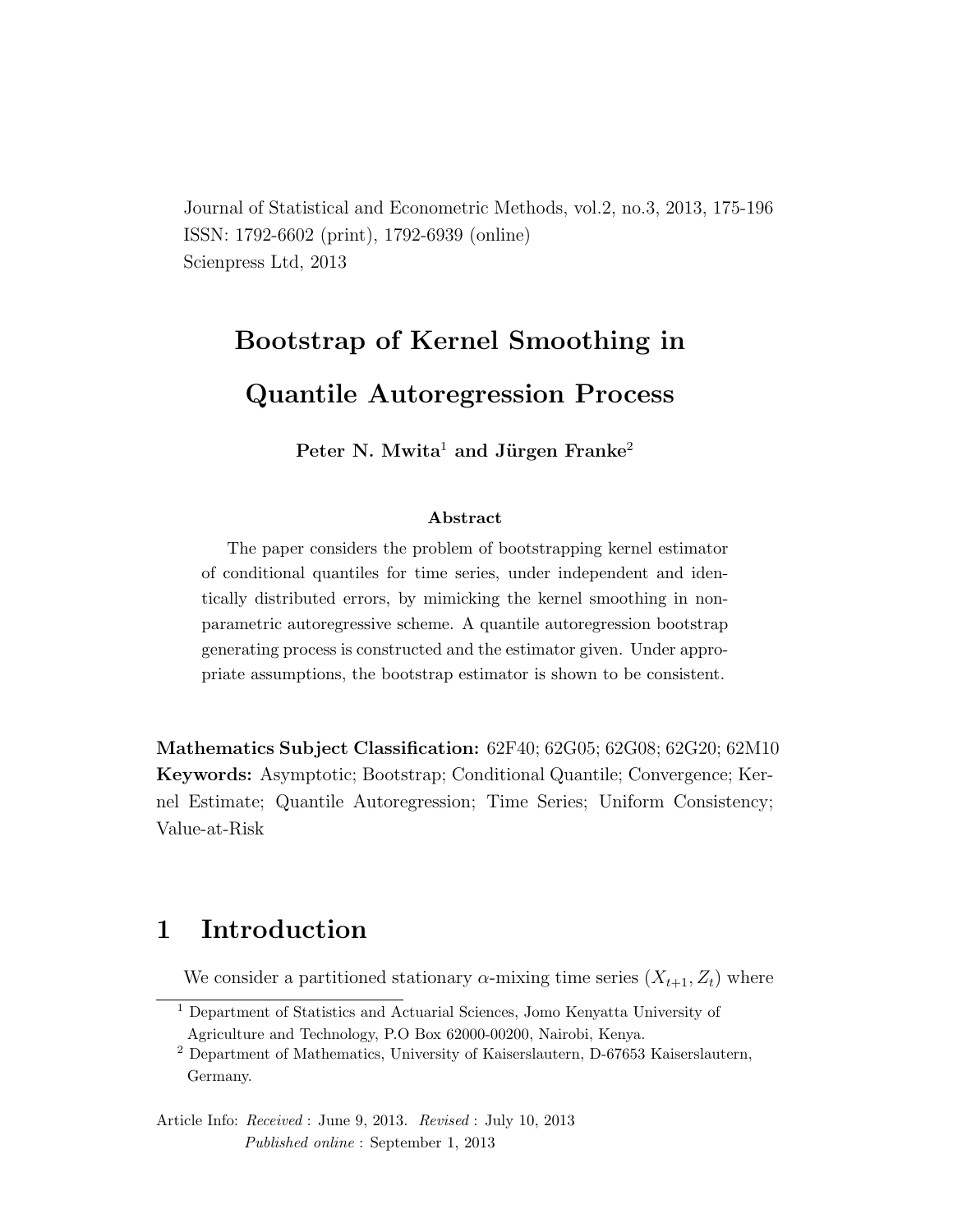the real-valued response variable  $X_{t+1} \in \mathbf{R}$  is  $\mathbf{F}_{t+1}$ -measurable and the variate  $Z_t \in \mathbb{R}^p$  is  $\mathbf{F}_t$ -measurable. For some  $0 < \theta < 1$ , we are interested in estimating the conditional  $\theta$ -quantile of  $X_{t+1}$  given the past  $\mathbf{F}_t$ , assuming that it is completely determined by  $Z_t$ . For that purpose, we consider the model

$$
X_{t+1} = \mu_{\theta}(Z_t) + \xi_{t+1}, \quad t = 1, 2, \dots \tag{1}
$$

where  $\mu_{\theta}(Z_t)$  is the conditional quantile function providing the conditional  $\theta$ quantile of  $X_{t+1}$  given  $Z_t = z$ . The quantile innovations  $\xi_{t+1}$  are assumed to be independent and identically distributed (i.i.d) with  $\theta$ -quantile 0. Model (1) includes the case of the quantile autoregression  $(QAR)$  of order p,

$$
X_{t+1} = \mu_{\theta}(X_t, \ldots, X_{t-p-1}) + \xi_{t+1},
$$

where  $Z_t = (X_t, \ldots, X_{t-p-1})$  is just part of the past of the univariate time series  $X_{t+1}$ . Model (1) also includes autoregressive (AR) models:

$$
X_{t+1} = \mu(X_t, \dots, X_{t-p-1}) + \epsilon_{t+1}, \quad t = 1, 2, \dots
$$
 (3)

where  $\mu$  is an arbitrary autoregressive function and  $\{\epsilon_{t+1}\}\$ is a sequence of (i.i.d) random variables with mean 0. In the latter special case, we have  $\mu_{\theta}(Z_t) =$  $\mu(Z_t) + \epsilon^{\theta}$ , where  $\epsilon^{\theta}$  is the  $\theta$ -quantile of  $\epsilon_t$ . Correspondingly, the quantile innovations are given by  $X_{t+1} - \mu_{\theta}(Z_t) = \epsilon_{t+1} - \epsilon^{\theta}$ . For  $Z_t$  independent of  $X_{t+1}$ , the parametric quantile regression model was first introduced in Koenker and Basset (1978).

Another example, leading to non identically distributed quantile residuals, is AR-ARCH processes of say, common order  $p$ .

$$
X_{t+1} = \mu(X_t, \dots, X_{t-p-1}) + \sigma(X_t, \dots, X_{t-p-1})\epsilon_{t+1}, \quad t = 1, 2, \dots \tag{4}
$$

where, now,  $\{\epsilon_t\}$  is a normalized sequence of i.i.d random variables with mean 0 and variance 1. In this special case of (1), we have  $\mu_{\theta}(Z_t) = \mu(Z_t) + \sigma(Z_t)\epsilon^{\theta}$ , where again,  $\epsilon^{\theta}$  is the  $\theta$ -quantile of  $\epsilon$ . In this case

$$
\xi_{t+1} = \sigma(Z_t)(\epsilon_{t+1} - \epsilon^{\theta}).
$$

In model (3), Nadaraya (1964) and Watson (1964) kernel smoothing provides nonparametric estimates of  $\mu$ . Assuming finite moments up to order 4, Franke and Wendel (1992) and Kreutzberger (1993) proposed and autoregression bootstrap resampling scheme that approximates the laws of kernel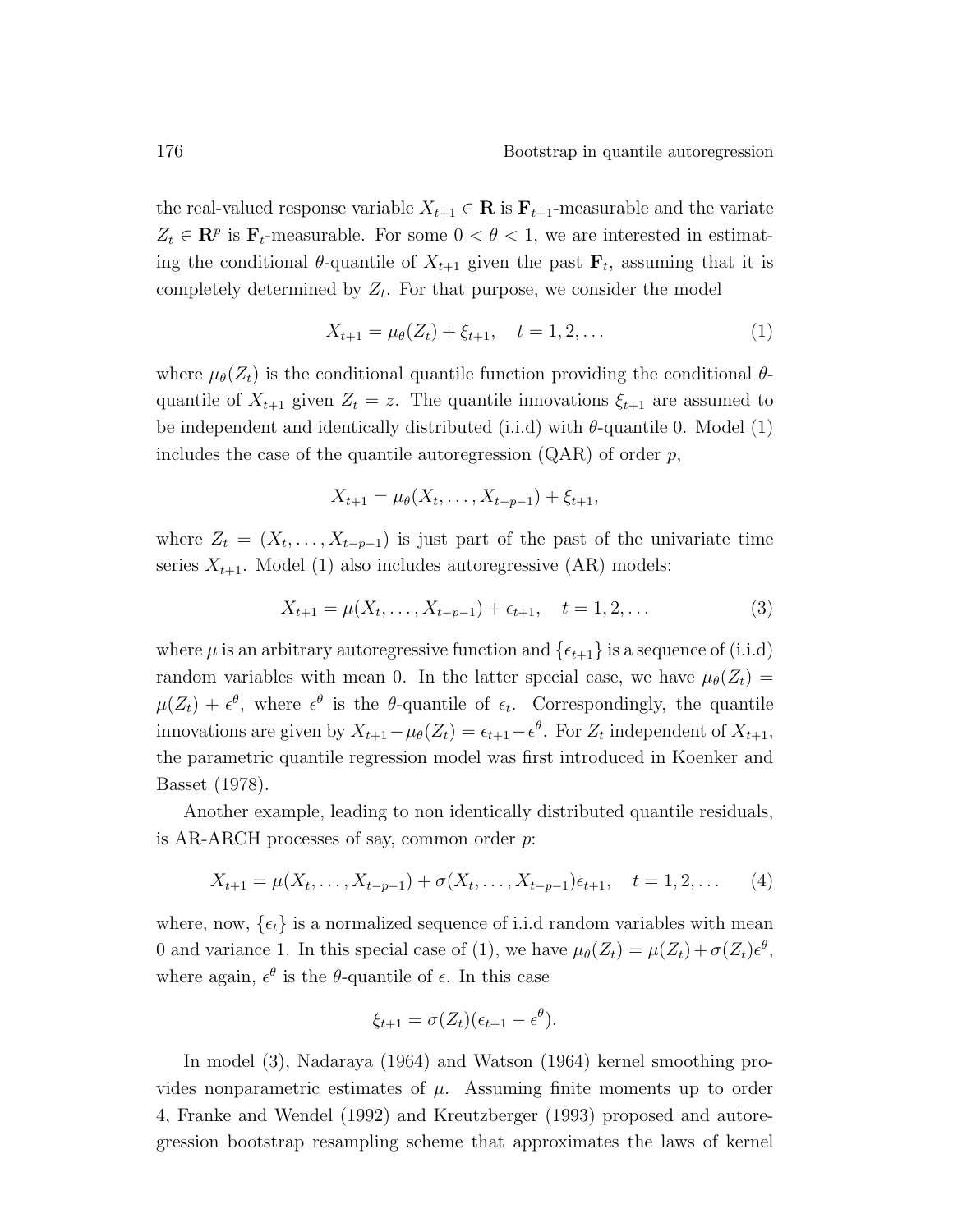estimator of  $\mu$  and  $\sigma$ . Franke et al. (2002) considered two estimators for the estimation of conditional variance, and gave consistency of the residual based and Wild bootstrap procedures for  $\mu$  and  $\sigma$ . Although the errors in model (1), are homoscedastic, we follow similar lines as in Franke et al. (2002) for bootstraping  $\mu$ . Furthermore, in this paper, properties of the estimators are derived without assuming the finiteness of the variance of  $X_{t+1}$ .

We get a nonparametric estimator of  $\mu_{\theta}(Z_t)$  and its bootstrap version by first estimating respective conditional distribution functions and then inverting. We use the standard kernel estimate of Nadaraya-Watson type for the conditional distribution. Apart from the disadvantages of not being adaptive and having some boundary effects, which can be fixed by well-known techniques (see Hall et al. 1999), it has advantages of being a constrained estimator between 0 and 1 and a monotonically increasing function. This is an important property when deriving quantile function estimators by the inversion of a distribution estimator.

In the following section, we present the estimator of the QAR which we are considering, and formulate a bootstrap algorithm for approximating the distribution of the estimator. In section 3, we state our main results on consistency properties of the bootstrap procedure, where the proofs are deferred to the appendix in section 5. Section 4 gives the conclusion.

## 2 Quantile Autoregression Bootstrap Estimator

For simplicity, we will assume that  $Z_t = X_t \in \mathbf{R}$ . Let  $\rho_\theta(\mu) = \mu(\theta - \mathbf{I}_{\{\mu \leq 0\}})$ be the so-called check function. We define the true objective function of  $\mu$  as

$$
Q(x,\mu) = E[\rho_{\theta}(X_{t+1} - \mu)|X_t = x] = E[(X_{t+1} - \mu)(\theta - \mathbf{I}_{\{X_{t+1} - \mu \le 0\}})|X_t = x]
$$

The QAR function may be obtained by minimizing  $Q(X_t, \mu)$  with respect to  $\mu$ , i.e.,

$$
\mu_{\theta}(x) = \arg\min_{\mu \in \mathbf{R}} Q(x, \mu) \tag{6}
$$

The kernel estimator of (6) at point  $X_t = x$  is obtained as

$$
\hat{\mu}_{\theta}(x) = \arg\min_{\mu \in \mathbf{R}} \hat{Q}(x, \mu)
$$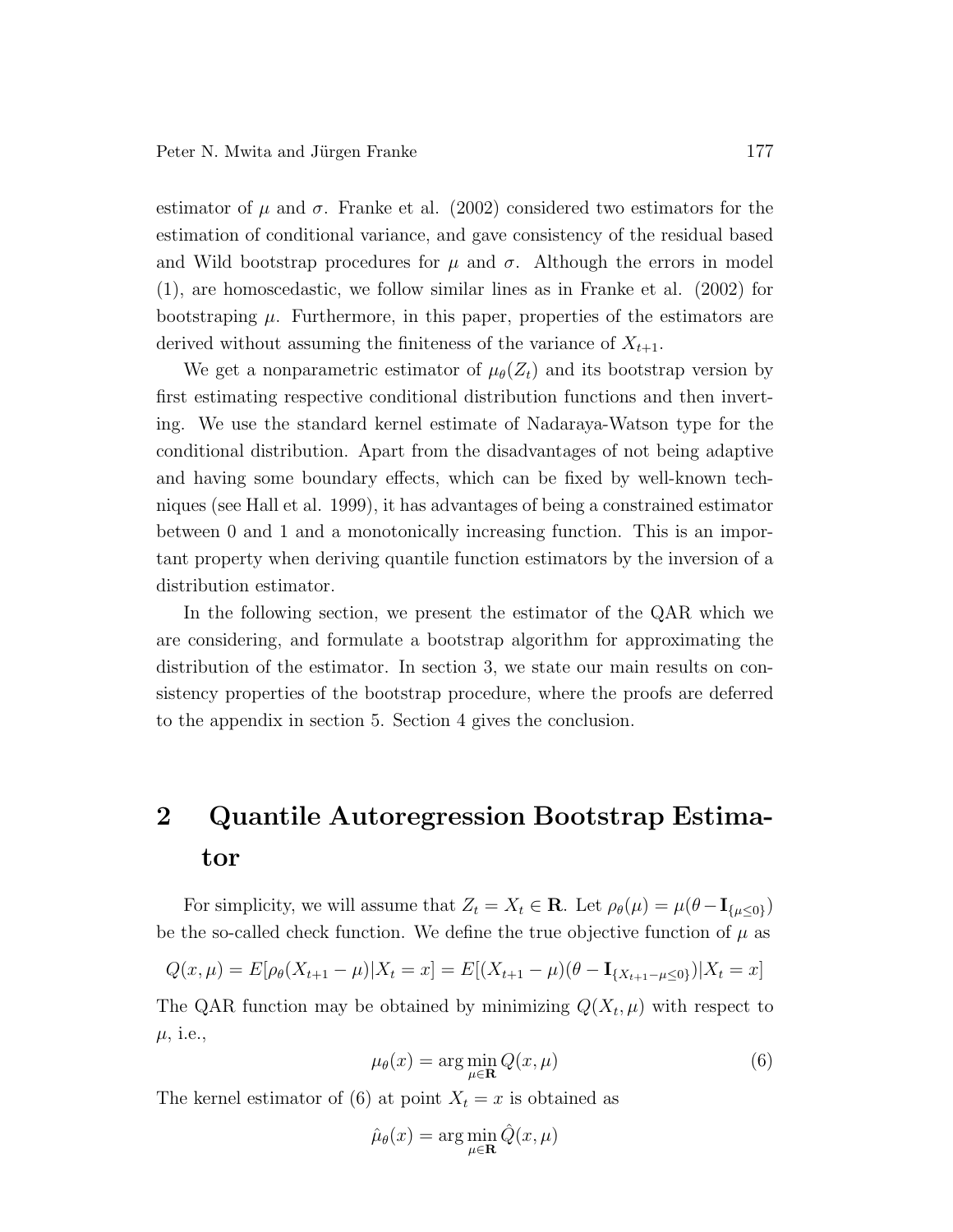where, assuming that the data  $X_1, \ldots, X_{n+1}$  are available,

$$
\hat{Q}(x,\mu) = \frac{1}{n} \sum_{t=1}^{n} K_g(x - X_t) \rho_{\theta}(X_{t+1} - \mu)
$$

and  $K_g(u) = \frac{1}{g}K(\frac{u}{g})$  $\frac{u}{g}$ , is 1-dimensional rescaled kernel with bandwidth  $g > 0$ .

The properties of  $Q(x, \mu)$  are well investigated in Mwita (2003). The objective function is strictly convex and continuous as a function of  $\mu$ . This implies the minimizer,  $\hat{\mu}_{\theta}(x)$ , of  $\hat{Q}(X_t, \mu)$  at point x exists uniquely and is practically the same as the solution to the following differential equation;

$$
\frac{d}{d\mu}\hat{Q}(x,\mu) \approx 0\tag{9}
$$

Rearranging (9), we get the standard Nadaraya-Watson kernel estimator,

$$
\widehat{F}_x(\mu) = \frac{\sum_{t=1}^n K_g(x - X_t) \mathbf{I}_{\{X_{t+1} \le \mu\}}}{\sum_{t=1}^n K_g(x - X_t)} \\
= \frac{(\widehat{p}_g(x))^{-1}}{n} \sum_{t=1}^n K_g(x - X_t) \mathbf{I}_{\{X_{t+1} \le \mu\}} \\
\approx \theta
$$

where  $\hat{p}_g(x)$  is the kernel estimator of the density function  $p(x)$  of  $X_t$  at x.

For any  $\theta \in (0,1)$ , the quantile autoregression function  $\mu_{\theta}(x)$  is given by

$$
\mu_{\theta}(x) = \inf \{ \mu \in \mathbf{R} | F_x(\mu) \ge \theta \}.
$$

Therefore,  $\mu_{\theta}(x)$  can be estimated by the following kernel estimator

$$
\hat{\mu}_{\theta}(x,g) = \inf \{ \mu \in \mathbf{R} | \hat{F}_x(\mu) \ge \theta \} \equiv \hat{F}_x^{-1}(\theta),
$$

where  $\widehat{F}_x^{-1}(\theta)$  denotes the inverse of the distribution function  $\widehat{F}_x(\mu)$ , which is a pure jump function of  $\mu$ .

To construct the bootstrap generating process, we mimic the scheme of the autoregressive or residual-based bootstrap proposed in Franke and Wendel (1992), Kreutzberger (1993) and Franke et al.(2002). We choose the pilot estimate of  $\mu_{\theta}(x)$ , denoted by  $\tilde{\mu}_{\theta}(x, g)$ , in the following way; Let  $\mathbf{1} = [-\gamma_n, \gamma_n]$ be a growing interval with  $\gamma_n \to \infty$  for  $n \to \infty$ . The pilot estimator is chosen as  $\tilde{\mu}_{\theta}(x, g) = \hat{\mu}_{\theta}(x, g) \mathbf{1}_{\{|x| \leq \gamma_n\}}$  such that, outside 1, the estimator  $\hat{\mu}_{\theta}(x, g)$  is replaced by constants. This ensures that  $\hat{\mu}_{\theta}(x, g)$  is fairly reliable estimator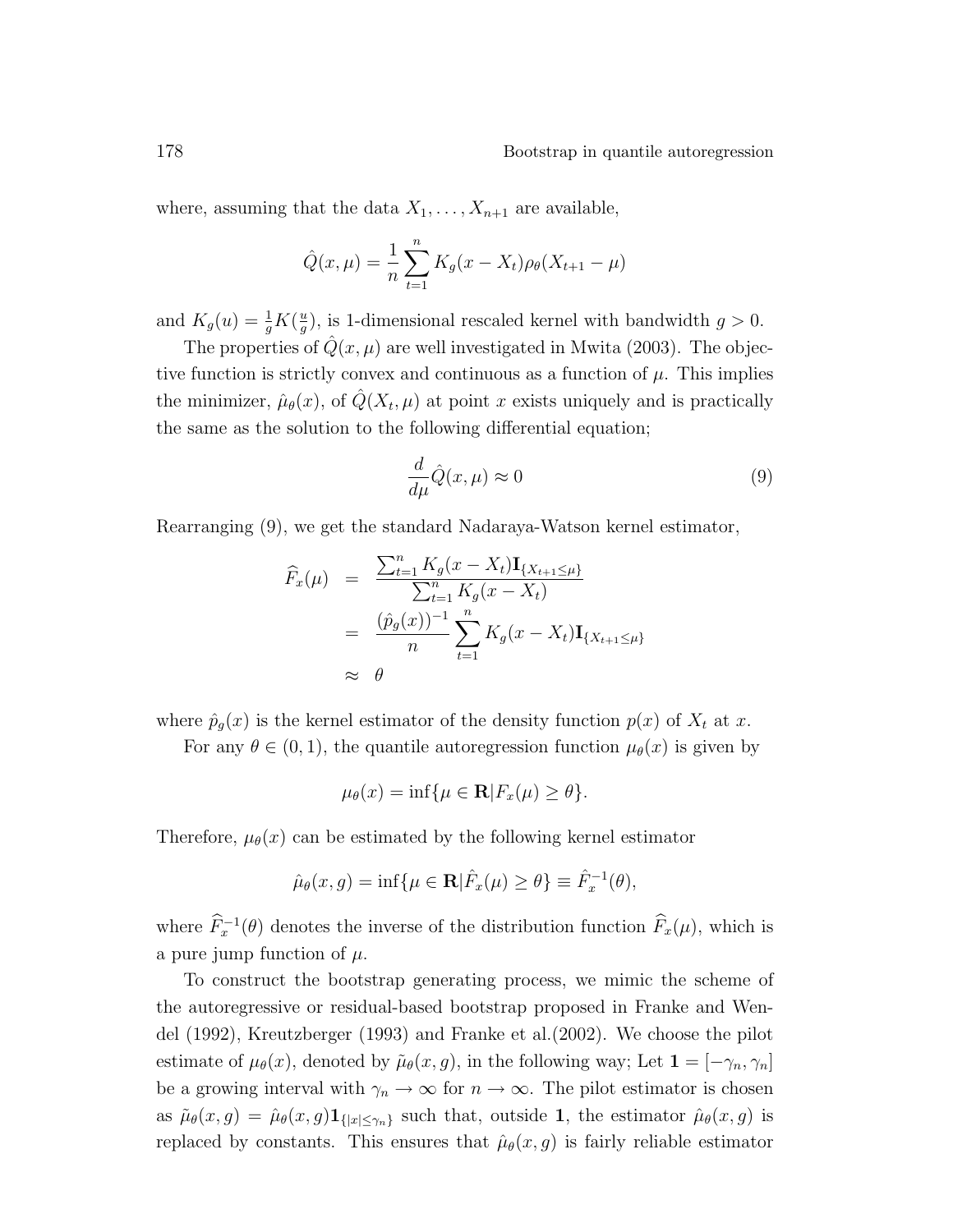for  $|x|$  large.

The resampling algorithm, then, runs as follows:

#### Initialization:

- Calculate the pilot estimates  $\tilde{\mu}_{\theta}(X_t), t = 1, \ldots, n$ .
- Obtain the residuals as  $\hat{\xi}_{t+1} = X_{t+1} \tilde{\mu}_{\theta}(X_t), t = 1, \ldots, n$ .
- Let  $T_n = \{t \leq n; X_t \notin I_n\}$ ; calculate the  $\theta$ -sample quantile  $\hat{\xi}^{\theta}$  of the corresponding residuals, i.e. of  $\{\hat{\xi}_{t+1}, t \in T_n\}.$
- Reshift the remaining residuals to ensure that their empirical distribution has  $\theta$ -quantile at 0:

$$
\tilde{\xi}_{t+1} = \hat{\xi}_{t+1} - \hat{\xi}^{\theta}, t \in T_n.
$$

- Let  $\tilde{F}_n$  be the empirical distribution of  $\tilde{\xi}_{t+1}, t \in T_n$ .
- Smooth  $\tilde{F}_n$  by convolving it with some probability density  $H_b(u) =$  $\frac{1}{b}H\left(\frac{u}{b}\right)$  $\frac{u}{b}$ , where H is the density of a distribution whose  $\theta$ -quantile is zero. Denote the resulting smoothed empirical law of  $\tilde{\xi}_{t+1}$  as  $\tilde{F}_{n,b} = \tilde{F}_n * H_b$ .

#### Resampling:

- The bootstrap quantile residuals  $\xi_{t+1}^*, t = 1, \ldots, n$  are generated as i.i.d. variables from the smoothed distribution  $\tilde{F}_{n,b}$ .
- The bootstrap data  $X_1^*, X_2^*, \ldots, X_n^*$  are generated analogously to the QAR scheme (1).

$$
X_{t+1}^* = \tilde{\mu}(X_t^*) + \xi_{t+1}^*, t = 1, 2, \dots, n+1.
$$

• From the bootstrap data, the Nadaraya-Watson estimate of the conditional distribution function  $F_x^*(\mu)$  of  $X_{t+1}^*$  given  $X_t^* = x$  is calculated:

$$
\hat{F}_x^*(\mu, h) = \frac{1}{n \hat{p}_h^*(x)} \sum_{t=1}^n K_h(x - X_t^*) \mathbf{I}_{\{X_{t+1}^* - \mu \le 0\}}
$$
\nwith\n
$$
\hat{p}_h^*(x) = \frac{1}{n} \sum_{t=1}^n K_h(x - X_t^*).
$$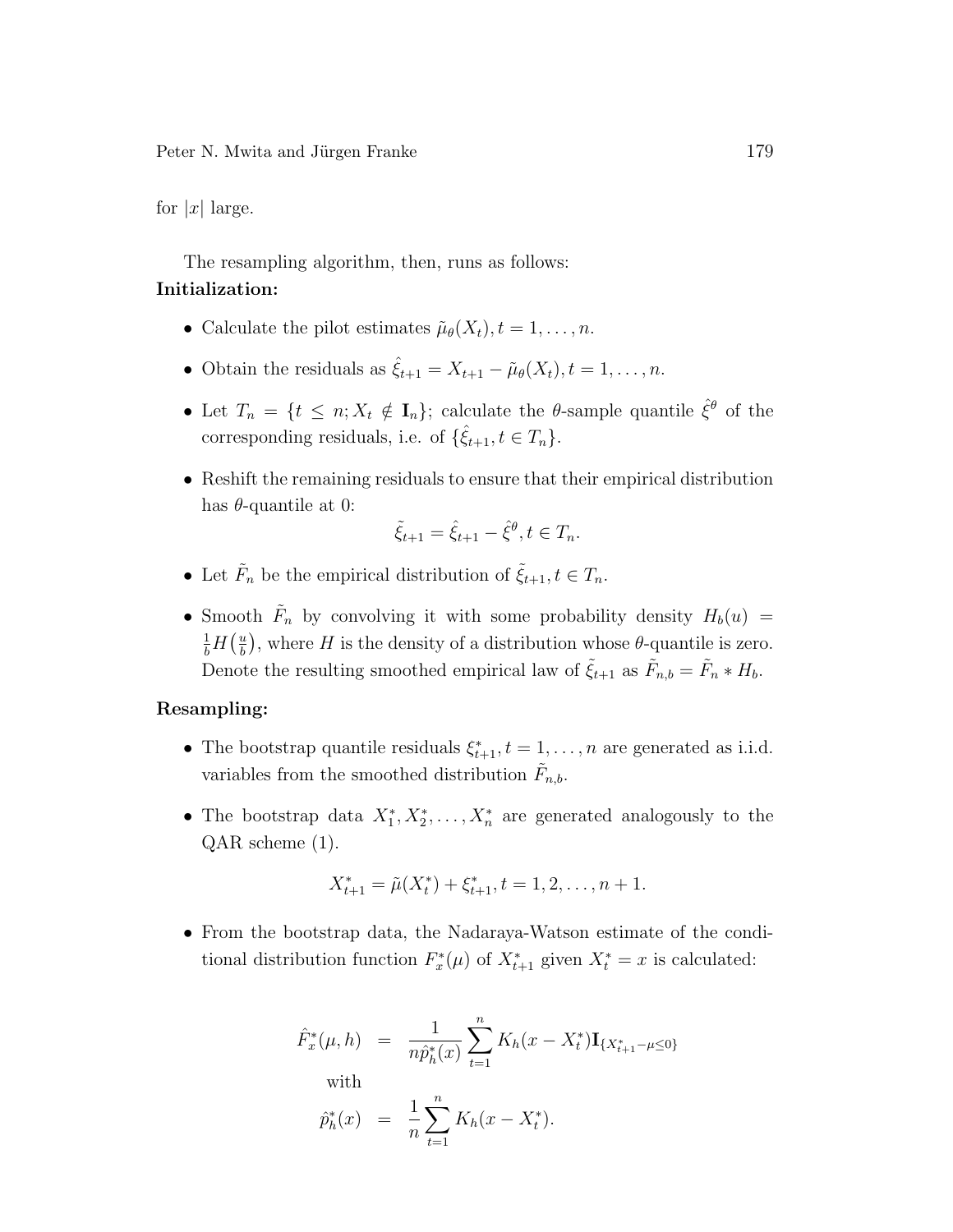• Finally, we get the quantile kernel estimator  $\hat{\mu}_{\theta}^*(x, h)$ , in the bootstrap world by inversion, i.e. by solving

$$
\hat{F}_x^*(\hat{\mu}_\theta^*(x,h)) = \theta
$$

Note that the pilot estimator of  $\mu_{\theta}(x)$  may be taken as  $\tilde{\mu}_{\theta}(x) = \hat{\mu}_{\theta}(x, g)$ .

### 3 Consistency of the bootstrap estimator

For our convergence considerations, we have to assume that the time series  $(X_{t+1}, X_t)$  satisfies appropriate mixing conditions. There are a number of mixing conditions discussed, e.g., in the monograph of Doukhan (1995). Among them strong or  $\alpha$ - mixing is a reasonably weak one known to be fulfilled for many time series models. In particular, for a stationary solution of  $(4)$ , geometric ergodicity implies the process is strongly mixing with geometrically decreasing mixing coefficient. Because model (3) is a special case of (4), then the time series is an example of a quantile autoregressive process (1) for which  $(X_{t+1}, X_t)$  is  $\alpha$ -mixing as well.

Let  $\pi$  be the unique stationary distribution. We will assume that process (1) and hence, (3) satisfy the following assumptions.

(M1) The distribution of innovations  $\xi_t$  possesses a density  $p_{\xi}$ , which satisfies inf<sub> $x \in C$ </sub>  $p_{\xi}(x) > 0$  for all compact sets C.

(M2)  $\mu_{\theta}$  is bounded on compact sets and  $\limsup_{|x| \to \infty} |x|^{-1} |\mu_{\theta}(x)| < 1$ 

The two conditions imply stationarity and geometric ergodicity of the process, see Theorems 1 and 2 in Diebold and Guegan (1990), in the case of autoregressive mean model. The assumptions ensure that the stationary distribution  $\pi$  possesses an everywhere positive Lebesgue density, here denoted as  $p$ . From  $(1)$ , we have

$$
p(y) = \int_{\mathbf{R}} p_{\xi} \left( \frac{y - \mu_{\theta}(x)}{\sigma_{\theta}} \right) p(x) dx
$$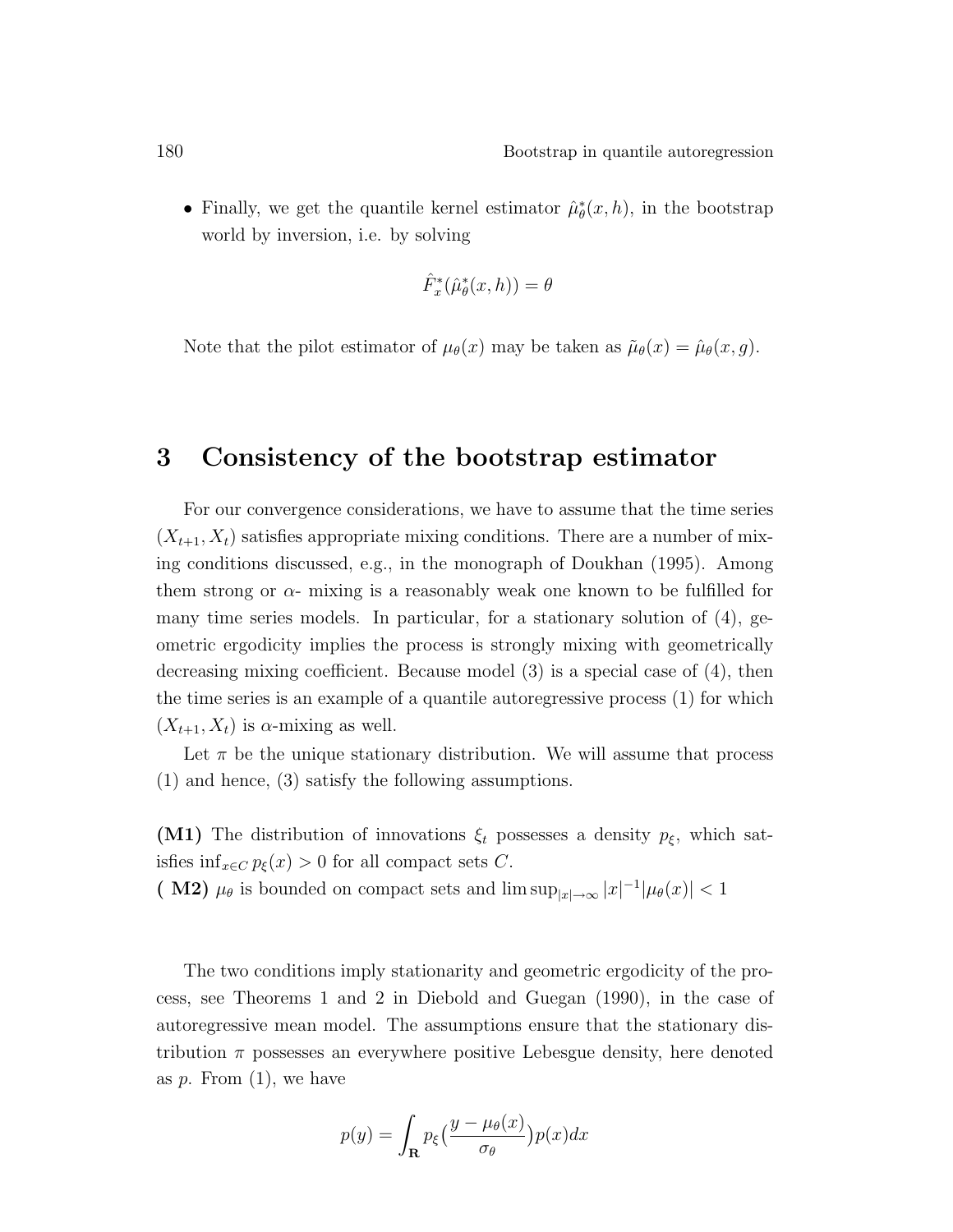with  $\sigma_{\theta} > 0$  being some constant scale at  $\theta$ . For a stationary solution of (1), geometric ergodicity implies that the process is  $\alpha$ -mixing with geometrically decreasing mixing coefficients.

Let us denote by  $\ell_F(x)$ , the law of  $\sqrt{ng}(\hat{F}_x(\mu, g) - F_x(\mu))$  and, in the bootstrap world,  $\ell_{\tilde{F}}(x)$ , the conditional distribution of  $\sqrt{nh}(\hat{F}_x^*(\mu, h) - \tilde{F}_x(\mu))$  given the original data. Likewise, denote the distribution of  $\sqrt{ng}(\hat{\mu}_{\theta}(x, g) - \mu_{\theta}(x))$  by the original data. Einewise, denote the distribution of  $\sqrt{ng}(\mu_\theta(x, y) - \mu_\theta(x))$  by  $\ell_\mu(x)$  and the conditional distribution of the estimator  $\sqrt{nh}(\hat{\mu}^*_\theta(x, h) - \tilde{\mu}_\theta(x, g))$ by  $\ell_{\tilde{\mu}}(x)$ . The following assumptions are now made.

(A1) The kernel K is nonnegative Lipschitz continuous function with compact support  $[-1, 1]$ , satisfying  $\int K(u)du = 1$ ,  $\int uK(u)du = 0$ . The bandwidth h satisfies  $h \to 0$ ,  $nh \to \infty$  as  $n \to \infty$ . As abbreviations, we use  $K_{\infty} = max_u |K(u)|, \quad s_K^2 =$  $\frac{1}{2}$  $K^2(u)du$ ,  $\sigma_K^2 =$  $\tilde{\phantom{a}}$  $u^2K(u)du$ . (A2) For all  $\mu$ , x satisfying  $0 < F_x(\mu) < 1$ 

(i)  $F_x(\mu)$  and  $p(x)$  are twice continuously differentiable with continuous and bounded derivatives in  $x, \mu$ .

(ii) The distribution  $P_{\xi}$  of the innovations  $\xi_{t+1}$  has a density  $p_{\xi}$  with the following properties:  $\inf_{x \in C} p_{\xi}(x) > 0$  for all compact sets C,  $p_{\xi}$  is twice continuously differentiable, and  $\sup_{x \in \mathbf{R}} |xp'_g$  $\vert_{\xi}(x)\vert < \infty.$ 

(iii) for fixed x,  $F_x(\mu)$  has the conditional density,  $f_x(\mu)$ , which is continuous in x and Hölder-continuous in  $\mu$ :  $|f_x(\mu) - f_x(\mu')| \leq c|\mu - \mu'|^{\beta}$  for some  $c, \beta > 0.$ 

(iv)  $f_x(\mu_\theta(x)) > 0$  for all x.

(v) The conditional density  $f_x(\mu)$  is uniformly bounded in x and  $\mu$  by, say,  $c_f$  and has at least two bounded derivatives.

(A3) The quantile innovations  $\xi_{t+1}$  and  $\rho_{\theta}(\xi_{t+1}, 0) - 1$ , have a continuous positive density in the neighborhood of 0.

(A4)  $\sqrt{nh}(\hat{\mu}_{\theta}(x, h) - \mu_{\theta}(x))$  has asymptotic normal distribution.

(A5) The bootstrap innovations  $\xi_{t+1}^*$  have (conditional)  $\theta$ -quantile zero and  $d_K(\tilde{P}_{\xi}, P_{\xi}) = o_p(1)$ , where  $d_K$  denotes the Kolmogorov distance between the probability measures.

 $(A6)$  For some compact set G,

(i) there are  $\epsilon > 0$ ,  $\gamma > 0$ , such that  $p(x) \geq \gamma$  for all x in the  $\epsilon$ -neighborhood  $\{x; |x-u| < \epsilon \text{ for some } u \in G\}$  of G.

(ii) In addition to (i) above, there exists some compact neighborhood  $\Theta_0$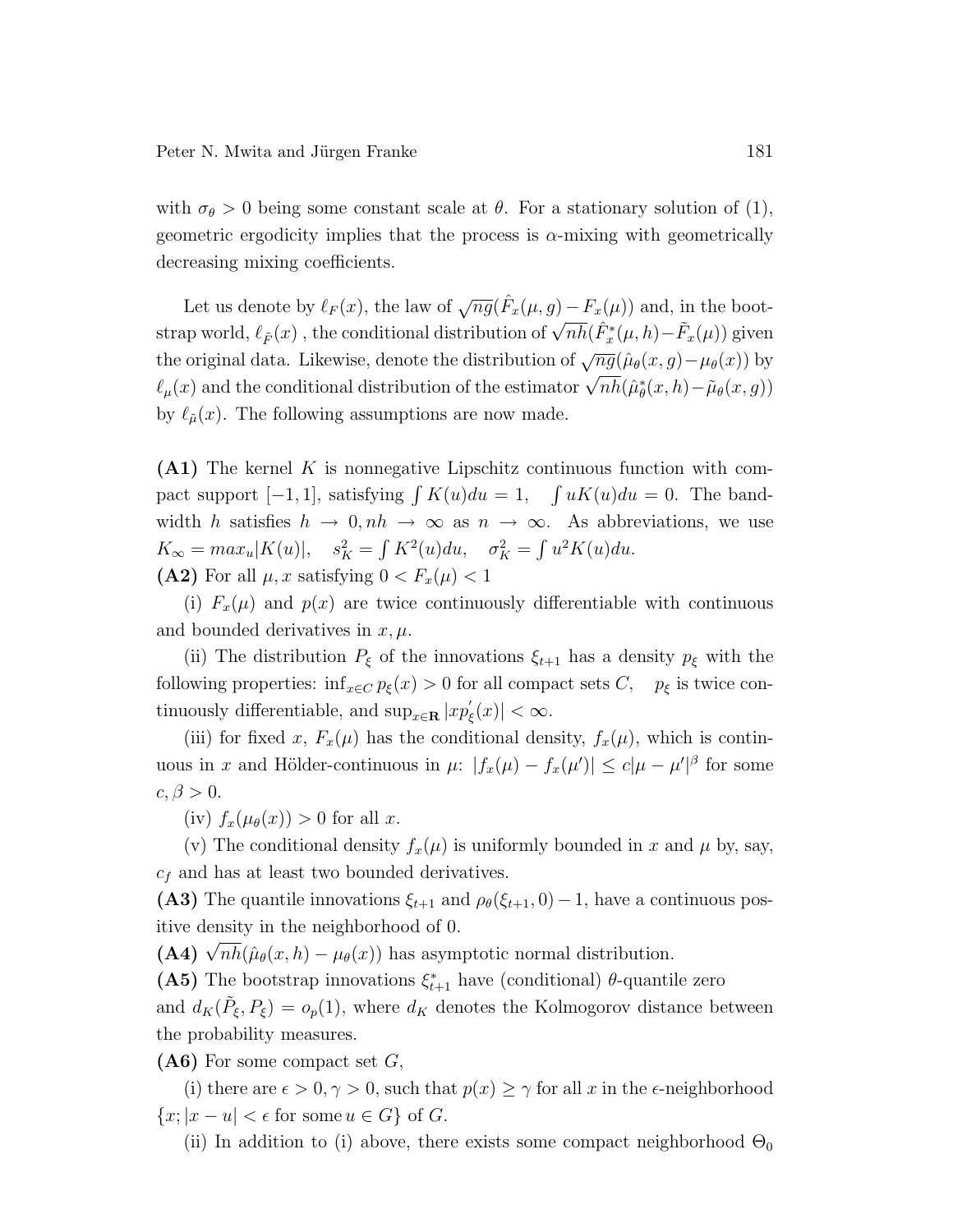of 0, for which the set  $\Theta = {\nu = \mu_{\theta}(x) + \mu; x \in G, \mu \in \Theta_0}$  is compact too, and for some constant  $c_0 > 0$ ,  $f_x(\nu) \ge c_0$  for all  $x \in G, \nu \in \Theta$ .

(A7)  $(X_{t+1}, X_t)$  is stationary and  $\alpha$ -mixing with mixing coefficients satisfying  $\alpha(s_n) = O(s_n^{-(2+\delta)}), n \ge 1, \delta > 0$  and  $s_n$  is an increasing sequence of positive integers such that for some finite A

$$
\frac{n}{s_n} \alpha^{2s_n/(3n)}(s_n) \le A, \quad 1 \le s_n \le \frac{n}{2} \quad \text{for all} \quad n \ge 1.
$$

(A8) There exists a sequence  $\gamma_n \to \infty$  such that  $\sup_{-\gamma_n \leq x \leq \gamma_n} |\tilde{\mu}_{\theta}(x)| = O_p(1)$ and the function  $\mu_{\theta}(x)$  is Lipschitz continuous with constant  $L_{\mu}$ , and sup<sub> $-\gamma_n \leq x \leq \gamma_n$ </sub>  $|\tilde{\mu}_{\theta}(x) |\mu_{\theta}(x)| = o_p(1)$ (A9)Let  $F_x^{ij}(\mu) = \frac{\partial^{i+j} F_x(\mu)}{\partial x^i d\mu^j}$  and correspondingly for  $\tilde{F}_x(\mu)$ . Moreover, let  $p_\xi^{(i)}$ ξ denote the i-th derivative of  $p_{\xi}$ , and correspondingly for  $\tilde{p}_{\xi}$ . With  $\gamma_n$  as in (A8),  $\sup_{-\gamma_n \leq x \leq \gamma_n} |\tilde{F}_x^{ij}(\mu) - F_x^{ij}(\mu)| = o_p((\gamma_n)^{-1}),$  and for  $C > 0$ ,  $\sup_{|x| \leq C} |\tilde{p}_{\xi}^{(i)}|$  $\zeta^{(i)}(x)$   $p^{(i)}_\varepsilon$  $\zeta^{(i)}(x)$  =  $o_p(1)$ , for  $i, j = 0, 1, 2$ .

Consistency of the bootstrap nonparametric quantile autoregression function estimator is now stated in the following Theorem.

**Theorem 3.1.** Assume (A1)-(A9) hold for  $x \in \mathbb{R}$ . Then

$$
d_K(\ell_{\tilde{F}}(x), \ell_F(x)) \rightarrow 0 \quad in \ probability, \ and \tag{16}
$$

$$
d_K(\ell_{\tilde{\mu}}(x), \ell_{\mu}(x)) \rightarrow 0 \quad in \ probability. \tag{17}
$$

### 4 Conclusion

In this paper, we have given the bootstrap resampling algorithm for estimating the quantile autoregression function. Rigorous proof has shown that the distribution of the estimator of the function, in the bootstrap world, converges uniformly to the one in the real world. However, simulation study may be necessary to ascertain the accurracy of the two methods. This is the topic of the next paper.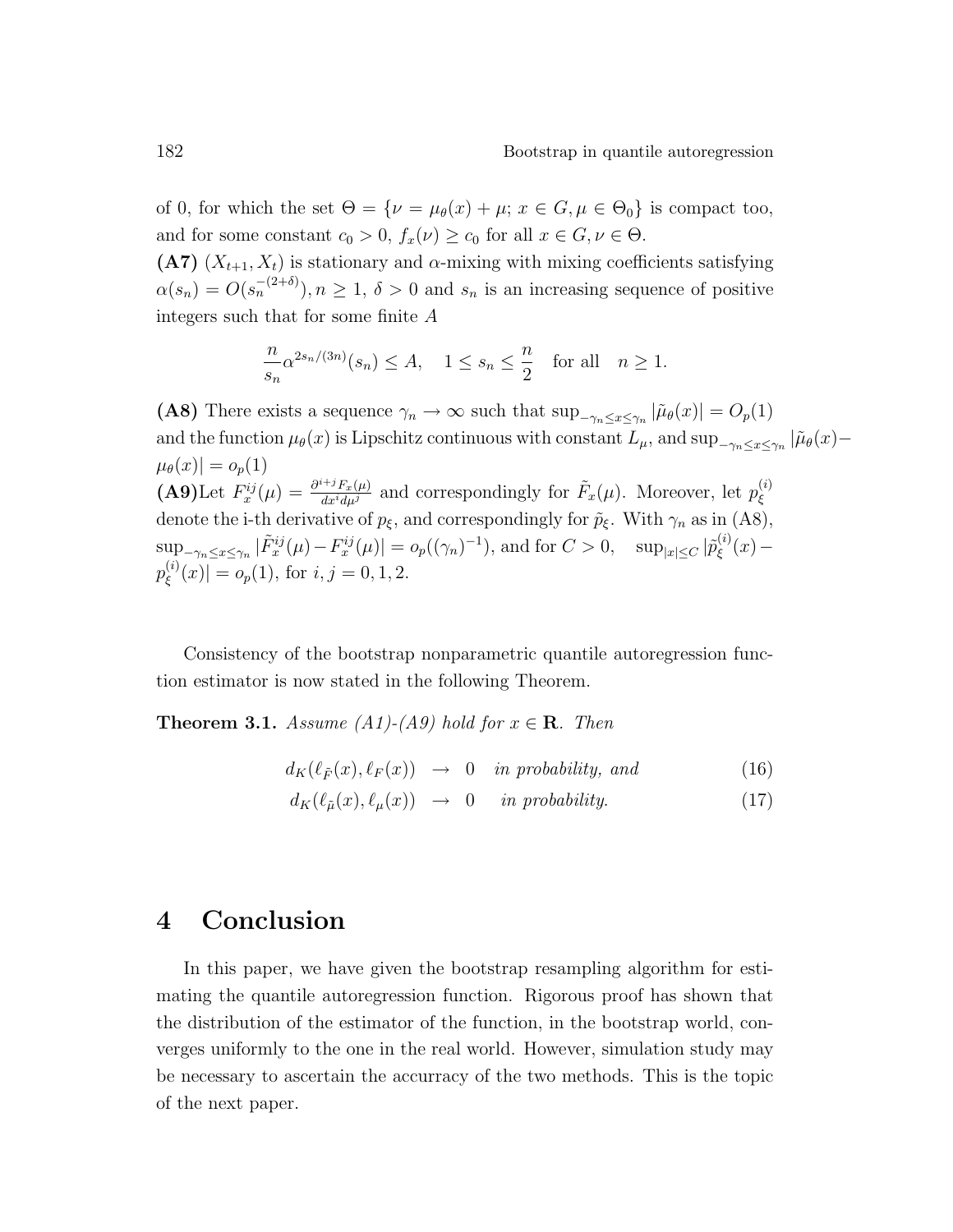### 5 Appendix

For simplicity, identical bandwidths are assumed and henceforth dropped from various estimators. To facilitate comparisons of various terms, the following definitions and proposition are important.

**Definition B.1.** For two random variables  $X$  and  $Y$ , the Mallows distance is defined as

$$
d_q^q(X,Y) = d_q^q(\ell(X), \ell(Y)) = \inf \{ E |U - V|^q | \ell(U) = \ell(X), \ell(V) = \ell(Y) \}
$$

For  $q = 1$ , we have the absolute loss function. In current work, we modify the distance to cater for asymmetries, that depend on the value of  $\theta$ , and call the distance, the Mallows-Check distance, for q=1.

**Definition B.2.** For two random variables, X and Y, the Mallows-Check distance is defined as

$$
d_{1,\theta}(X,Y) = d_{1,\theta}(\ell(X), \ell(Y))
$$
  
= inf{ $E \rho_{\theta}(U - V) | \ell(U) = \ell(X), \ell(V) = \ell(Y)$ }

where  $\rho_{\theta}$  is the usual check function defined in section 2.

Let  $F_{\xi_{\theta}}$  denote the law of the innovations  $\xi_{t+1}$ . Suppose  $\hat{F}_n$  is the empirical distribution of  $\xi_{j,\theta}, j = 1, 2, ..., n$  and  $\hat{F}_{n,b} = \hat{F}_n * H_b$  is the empirical smoothed version of the empirical law with bandwidth b. Also, let  $\tilde{F}_n$  and  $\tilde{F}_{n,b}$  be the empirical distribution and convoluted (smoothed) distribution of  $\xi_{j,\theta}, j = 1, 2, \ldots, n$ . The following proposition shows that the bootstrap innovations  $\xi_{t+1}^*$  approximate the true residuals  $\xi_{t+1}$  in the Mallows-Check distance.

Proposition B.1. Under assumption in Theorem 3.1

$$
d_{1,\theta}(\xi_{t+1}, \xi_{t+1}^*) \to 0
$$
, if  $b \to 0$  for  $n \to \infty$ .

Proof of Proposition B.1 We have

$$
d_{1,\theta}(\xi_{t+1}, \xi_{t+1}^*) = d_{1,\theta}(F_{\xi_{\theta}}, \tilde{F}_{n,b}) \leq d_{1,\theta}(F_{\xi_{\theta}}, \hat{F}_{n,b}) + d_{1,\theta}(\hat{F}_{n,b}, \tilde{F}_{n,b})
$$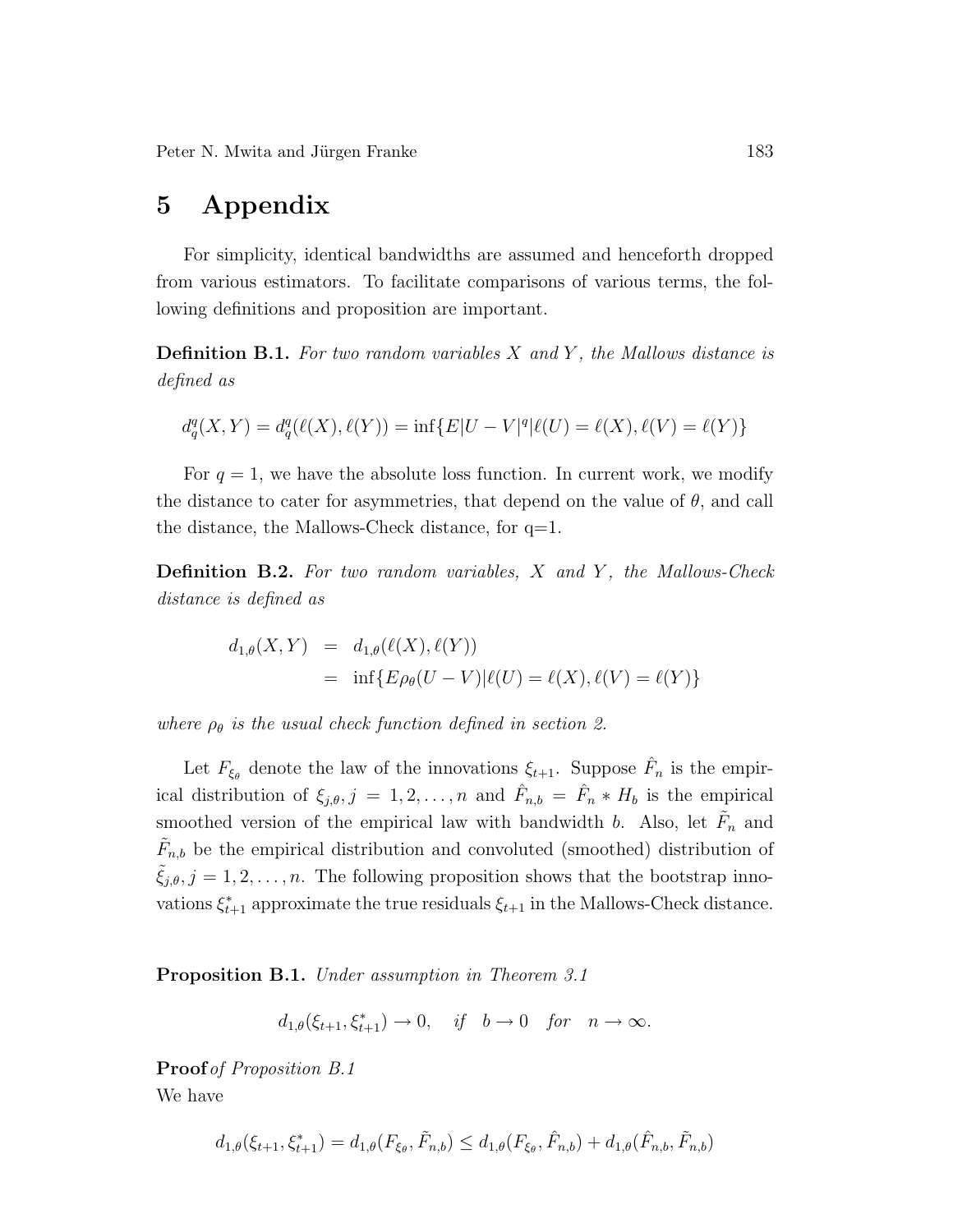For the second term, let J be laplace distributed on a set  $\{1, 2, ..., n\}$ , i.e  $J = j$ with probability  $n^{-1}$  for each  $j = 1, 2, ..., n$ . Consider the random variables  $\xi_J$  and  $\tilde{\xi}_J$  which have marginals  $\hat{F}_n$  and  $\tilde{F}_n$  respectively. Let  $\chi$  be a random variable with density  $H_b$ . Then  $\xi_j + \chi$  and  $\tilde{\xi}_j + \chi$  have marginals  $\hat{F}_{n,b}$  and  $\tilde{F}_{n,b}$ respectively and

$$
d_{1,\theta}(\hat{F}_{n,b}, \tilde{F}_{n,b}) \leq E^* \rho_{\theta}(\xi_J + \chi - \tilde{\xi}_J - \chi)
$$
  
=  $\frac{1}{n} \sum_j \rho_{\theta}(\xi_{j,\theta} - \hat{\xi}_{j,\theta} + \hat{\xi}_{\theta}^{\theta}),$  where  $\hat{\xi}_{\theta}^{\theta}$  is  $\theta$  – quantile of  $\hat{\xi}_{j,\theta}, j = 1, 2, ... n$   
=  $\frac{1}{n} \sum_j [\rho_{\theta}(\hat{\mu}_{\theta}(X_j - \mu_{\theta}(X_j), 0) + \rho_{\theta}(\hat{\xi}_{\theta}^{\theta}, 0)]$   
 $\leq \frac{1}{n} \sum_j [|\hat{\mu}_{\theta}(X_j) - \mu_{\theta}(X_j)| + |\hat{\xi}_{\theta}^{\theta}|] \to 0$ 

These terms go to zero by law of large numbers. For the first term, we have  $d_{1,\theta}(F_{\xi_{\theta}},\hat{F}_{n,b}) \leq d_{1,\theta}(F_{\xi_{\theta}},\hat{F}_n) + d_{1,\theta}(\hat{F}_n,\hat{F}_{n,b}).$  As  $n \to \infty$ , the first term converges to 0 by lemma 8.4 in Bickel and Freedman (1981). And

$$
d_{1,\theta}(\hat{F}_n, \hat{F}_{n,b}) \leq E^* \rho_{\theta}(\xi_J - \xi_J - \chi)
$$
  
= 
$$
E^* \rho_{\theta}(\chi, 0)
$$

which is  $O(b) \to 0$  as  $n \to \infty$ .  $\square$ 

The infimum of the Mallows-Check distance is attainable in the Mallows  ${\cal L}_1$ distance sense, as shown below;

$$
d_{1,\theta}(\xi_{t+1}, \xi_{t+1}^*) = \inf_{\ell(\xi_{t+1}') = \ell(\xi_{t+1}), \ell(\xi_{t+1}') = \ell(\xi_{t+1}^*)} E \rho_{\theta}(\xi_{t+1}' - \xi_{t+1}'^*)
$$
  
\n
$$
\leq \inf_{\ell(\xi_{t+1}') = \ell(\xi_{t+1}), \ell(\xi_{t+1}') = \ell(\xi_{t+1}^*)} E |\xi_{t+1}' - \xi_{t+1}'^*|
$$
  
\n
$$
= d_1(\xi_{t+1}', \xi_{t+1}^*)
$$

where the last expression is the  $L_1$  Mallows distance. From assumption(A5),  $E^*(\xi_{t+1}^*)^2 = E(\xi_{t+1}^2)$ , and Proposition B.1, we have

$$
d_{1,\theta}(\xi_{t+1},\xi_{t+1}^*) = d_{1,\theta}(P_{\xi_{\theta}},\tilde{P}_{\xi_{\theta}}) = E^* \rho_{\theta}(\tilde{\xi}_{t,\theta} - \xi_{t+1}^*,0) = o_p(1),
$$

Let  $\tilde{X}_o$  be such that  $\ell^*(\tilde{X}_o) = \ell(X_o)$  and define  $\tilde{X}_t = \mu_\theta(\tilde{X}_{t-1}) + \sigma_\theta \tilde{\xi}_{t,\theta}$ . The following three Lemmas show that for the distributions of  $\tilde{X}_t$  and  $X_t^*$ ,  $|X_t^*| \leq$  $\gamma_n$ , for  $\theta = 0.5$ , holds with probability one.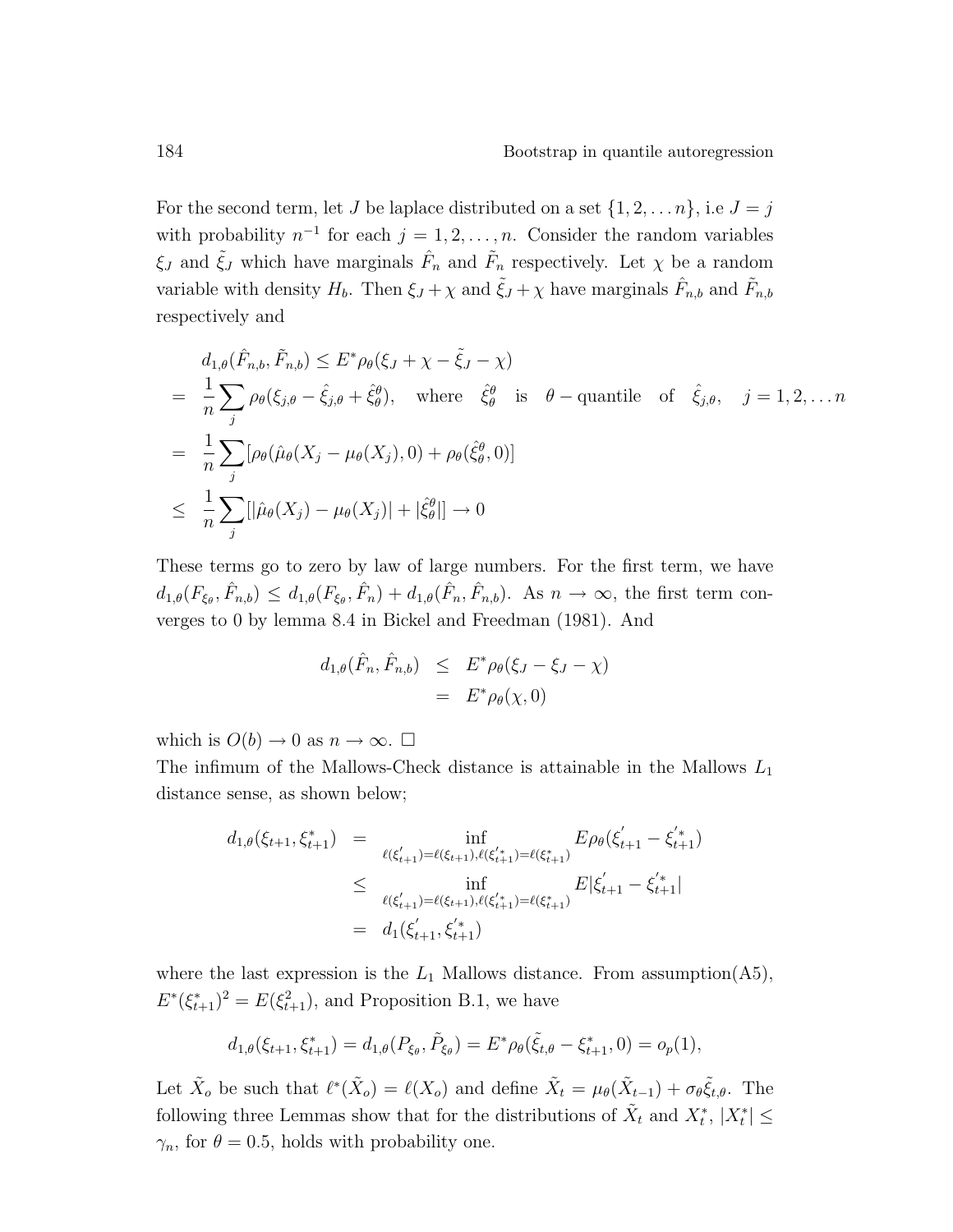**Lemma B.1.** Under assumptions  $(A1)$ - $(A9)$ ,

$$
\max_{0 \le t \le n} P^*(|X_t^*| \ge \gamma_n) \to 0 \quad in \ probability.
$$

**Lemma B.2.** Under assumptions (A1)-(A9), for a constant  $0 < \lambda < 1$  and for random variables  $S_1 = o_p(1)$ ,  $S_2 = O_p(1)$  and  $L < \lambda + o_p(1)$  that do not depend on t, we have for  $1 \le t \le n$ , that

$$
\sup_{1 \le t \le n} E^* |X_t^* - \tilde{X}_t| = S_1 + L^{t-1} S_2.
$$

**Lemma B.3.** Under the assumptions of Theorem 3.1, we have

$$
E^* \left\{ \frac{1}{n} \sum_{t=1}^n |\tilde{X}_t - X_t^*| \right\} = o_p(1)
$$

The proofs of Lemmas B.1, B.2 and B.3 are found in Franke et al. (2002). In the proofs,  $X_t$  is assumed to have approximately the same distribution as  $X_t^*$ . For strong approximation of this property, we can construct samples of errors  $\tilde{\xi}_{1,\theta}, \tilde{\xi}_{2,\theta}, \ldots, \tilde{\xi}_{n,\theta}$  that have conditional distribution  $P_{\xi_{\theta}},$  given  $X_1, X_2, \ldots, X_n$ . The errors are then used to construct a process  $X_t^*$  with conditional distribution equal to unconditional distribution of  $X_t$ . The samples of the error variables are choosen such that they have the following properties: (i)  $\tilde{\xi}_{1,\theta}, \tilde{\xi}_{2,\theta}, \ldots, \tilde{\xi}_{n,\theta}$  are conditionally *iid*, given the original data  $(X_1, \ldots, X_n)$ (ii) $\xi_{t,\theta}$  has a conditional distribution, given the original data  $(X_1, \ldots, X_n)$ , which is identical to unconditional distribution  $\xi_{t,\theta}$ , i.e.,  $\ell^*(\tilde{\xi}_{t,\theta}) = \ell(\xi_{t,\theta})$ 

(iii)  $E^*\rho_{\theta}(\tilde{\xi}_{t,\theta} - \xi_{t,\theta}^*) = d_{1,\theta}(\tilde{\xi}_{t,\theta},\xi_{t,\theta}^*) = d_{1,\theta}(\xi_{t,\theta},\xi_{t,\theta}^*)$  where  $d_{1,\theta}$  is the Mallows-Check distance.

**Theorem B.1.** Under assumptions  $(A1)$ ,  $(A2)$  and  $(A7)$ ,

$$
\sqrt{nh}(\hat{F}_x(\mu) - F_x(\mu) - B(\mu) + o_p(h^2)) \to^D N(0, V^2(\mu))
$$

where

$$
B(\mu) = h^2 \mu_K^2 \left[ \frac{p'(x)}{p(x)} F_x^{10}(\mu) + \frac{1}{2} F_x^{20}(\mu) \right], \text{ and}
$$
  

$$
V^2(\mu) = \frac{1}{p(x)} \left[ F_x(\mu)(1 - F_x(\mu)) \sigma_K^2 \right]
$$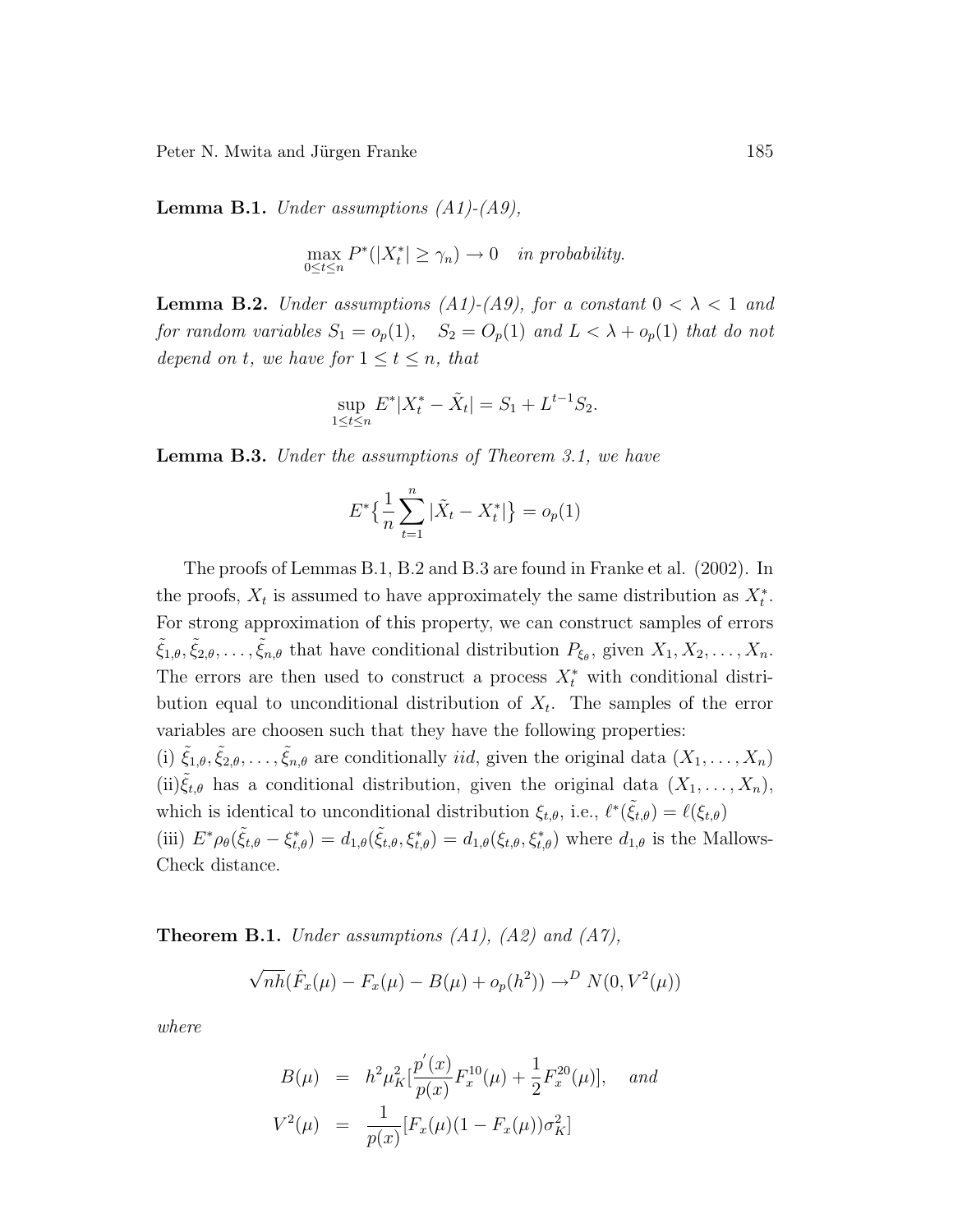#### Proof of Theorem B.1

The Theorem can easily be proved by employing Doob's small- and largeblock techniques, see Ibragimov and Linnik (1971) page 316. First show that the summands over residuals and in large blocks are asymptotically negligible in probability and asymptotically independent respectively. Then show that the standard Lindeberg-Feller conditions for asymptotic normality of the summands in large blocks hold under independence assumptions. See Mwita  $(2003)$  for a complete proof.  $\square$ 

Theorem B.2 below gives the asymptotic distribution with bias and variance of the estimator  $\hat{\mu}_{\theta}(x)$ .

**Theorem B.2.** Assume that (A1)-(A3) and (A7) hold. As  $n \to \infty$ , let the sequence of bandwidths  $h > 0$  converge to 0 such that  $nh \to \infty$ . Then, the QAR function estimator is consistent,  $\hat{\mu}_{\theta}(x) \rightarrow^{p} \mu_{\theta}(x)$ , and asymptotically unbiased,

$$
E\sqrt{nh}(\hat{\mu}_{\theta}(x) - \mu_{\theta}(x)) = \sqrt{nh}B_{\mu}(\mu_{\theta}(x)) + o(\sqrt{nh^{5}}) \quad where
$$
  

$$
B_{\mu}(\mu) = -\frac{B(\mu)}{f_{x}(\mu)}.
$$

If additionally, the bandwidths are chosen such that  $nh^5$  converges to 0 as  $n \to \infty$ , then the  $\widehat{\mu}_{\theta}(x)$  is asymptotically normal,

$$
\sqrt{nh} \left( \hat{\mu}_{\theta}(x) - \mu_{\theta}(x) - B_{\mu}(\mu_{\theta}(x)) \right) \to^{D} N \left( 0, \frac{V^{2}(\mu_{\theta}(x))}{f_{x}^{2}(\mu_{\theta}(x))} \right), \tag{26}
$$

where,  $B(y)$  and  $V^2(y)$  are defined as in Theorem B.1 above.

#### Proof of Theorem B.2

Theorem B.1 implies that,  $\widehat{F}_x(\mu) \to F_x(\mu)$  in probability for all  $x \in \mathbf{R}$  and y. The Glivenko-Cantelli Theorem in Krishnaiah (1990) for strongly mixing sequences implies

$$
\sup_{\mu \in \mathbf{R}} |\widehat{F}_x(\mu) - F_x(\mu)| \to 0 \quad \text{in probability.} \tag{27}
$$

By the uniqueness assumption (A2 iv) on  $\mu_{\theta}(x)$ , for any fixed  $x \in \mathbf{R}$ , there exists an  $\epsilon > 0$  such that

$$
\delta = \delta(\epsilon) = \min\{\theta - F_x(\mu_\theta(x) - \epsilon), F_x(\mu_\theta(x) + \epsilon) - \theta\} > 0.
$$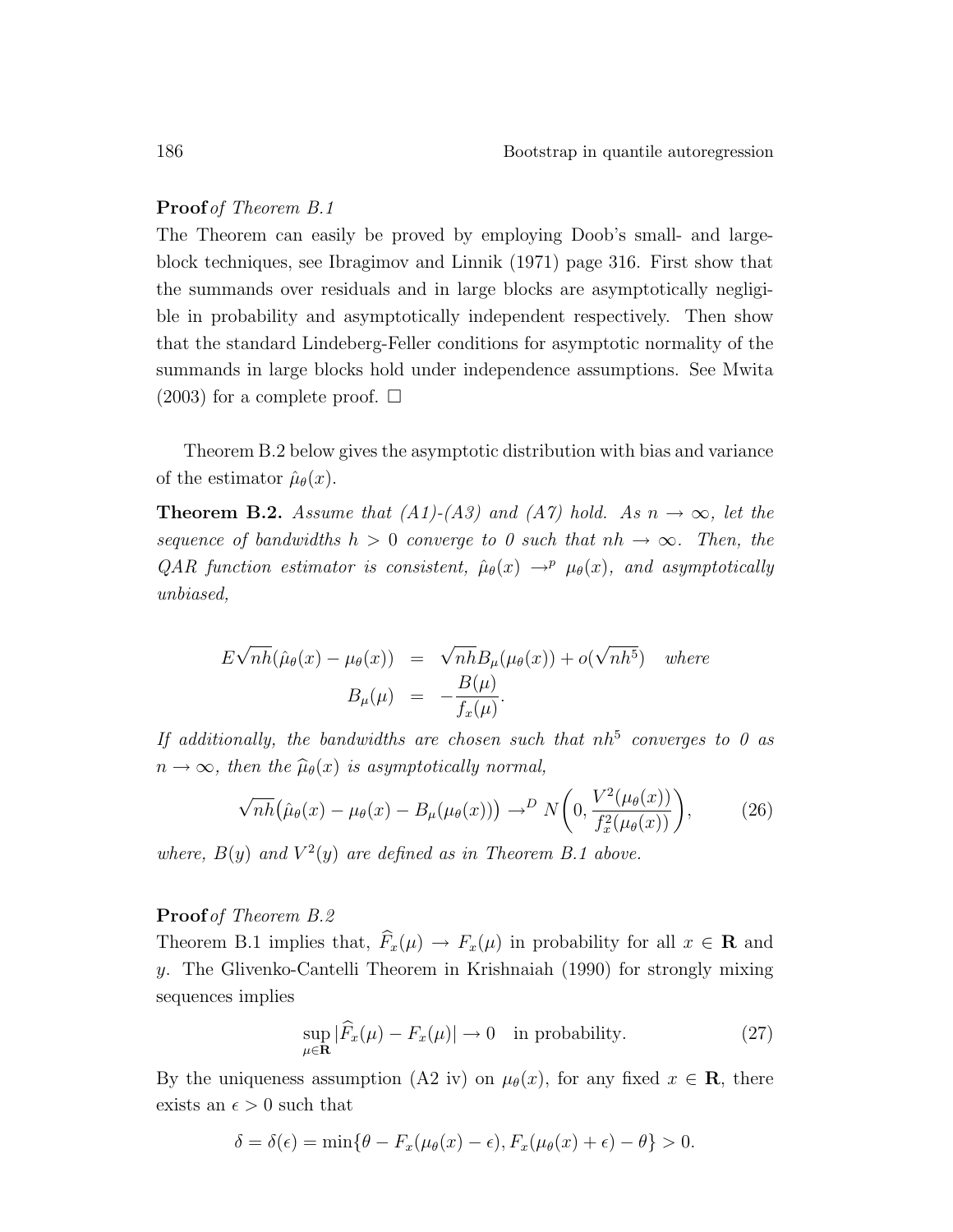This implies, using the monotonicity of  $F_x$ , that

$$
P\{|\widehat{\mu}_{\theta}(x) - \mu_{\theta}(x)| > \epsilon\} \leq P\{|F_x(\widehat{\mu}_{\theta}(x)) - F_x(\mu_{\theta}(x))| > \delta\}
$$
  
\n
$$
\leq P\{|F_x(\widehat{\mu}_{\theta}(x)) - \widehat{F}_x(\widehat{\mu}_{\theta}(x))| > \delta - \frac{c_{\gamma}}{nh}\}
$$
  
\n
$$
\leq P\{\sup_{\mu} |\widehat{F}_x(\mu) - F_x(\mu)| > \delta'\}
$$
 (28)

for arbitrary  $\delta' < \delta$  and n large enough. Here, we have used  $F_x(\mu_\theta(x)) = \theta$ and  $\theta \leq \widehat{F}_x(\widehat{\mu}_{\theta}(x)) \leq \theta + 2K_{\infty}/(\gamma nh)$ . Now, (28) tends to zero by (27). Hence the consistency follows.

To prove (26), let  $b = -B(\mu_{\theta}(x))f_x^{-1}(\mu_{\theta}(x))$  and  $v = V(\mu_{\theta}(x))f_x^{-1}(\mu_{\theta}(x))$ . Let

$$
q_n(z) = P(\sqrt{nh} \frac{\widehat{\mu}_{\theta}(x) - \mu_{\theta}(x) - b}{v} \le z)
$$
  
=  $P(\widehat{\mu}_{\theta}(x) \le \mu_{\theta}(x) + b + (nh)^{-1/2}vz)$ 

As  $\widehat{F}_x(y)$  is increasing, but not necessarily strictly, we have

$$
P(\widehat{F}_x(\widehat{\mu}_{\theta}(x)) < \widehat{F}_x(\mu_{\theta}(x) + b + (nh)^{-1/2}vz))
$$
\n
$$
\leq q_n(z)
$$
\n
$$
\leq P(\widehat{F}_x(\widehat{\mu}_{\theta}(x)) \leq \widehat{F}_x(\mu_{\theta}(x) + b + (nh)^{-1/2}vz))
$$

By the same argument as in (28), we may replace  $\widehat{F}_x(\widehat{\mu}_{\theta}(x))$  by  $F_x(\mu_{\theta}(x))$  up to an error of  $(nh)^{-1}$  at most, and we get, by Taylor expansion and neglecting the  $(nh)^{-1}$ -term which is asymptotically negligible anyhow,

$$
q_n(z) \sim P(F_x(\mu_\theta(x)) \le \widehat{F}_x(\mu_\theta(x) + b + (nh)^{-1/2}vz)
$$
  
 
$$
\sim P(-\delta_n f_x(\mu_\theta(x)) \le \widehat{F}_x(\mu_\theta(x)) - F_x(\mu_\theta(x)))
$$

with  $\delta_n = b + (nh)^{-1/2}vz$ . Horvath and Yandell (1988) have also shown that the conditional distribution estimator  $\widehat{F}_x(y)$  is asymptotically normal with asymptotic bias and variance as in Theorem B.1. This follows also under similar conditions from a functional central limit Theorem for  $\widehat{F}_x(\mu)$  of Abberger (1996) - Corollary 5.4.1 and Lemma 5.4.1. Therefore, with  $y_{\theta} = \mu_{\theta}(x)$ , we get

$$
q_n(z) \sim P\left(\sqrt{nh} \frac{\widehat{F}_x(y_\theta) - F_x(y_\theta) - B(y_\theta)}{V(y_\theta)} \ge \sqrt{nh} \frac{-f_x(y_\theta)\delta_n - B(y_\theta)}{V(y_\theta)}\right)
$$
  
 
$$
\sim \Phi\left(\sqrt{nh} \frac{f_x(y_\theta) \cdot (h^2 b + (nh)^{-1/2} vz) + B(y_\theta)}{V(y_\theta)}\right)
$$
  
=  $\Phi(z)$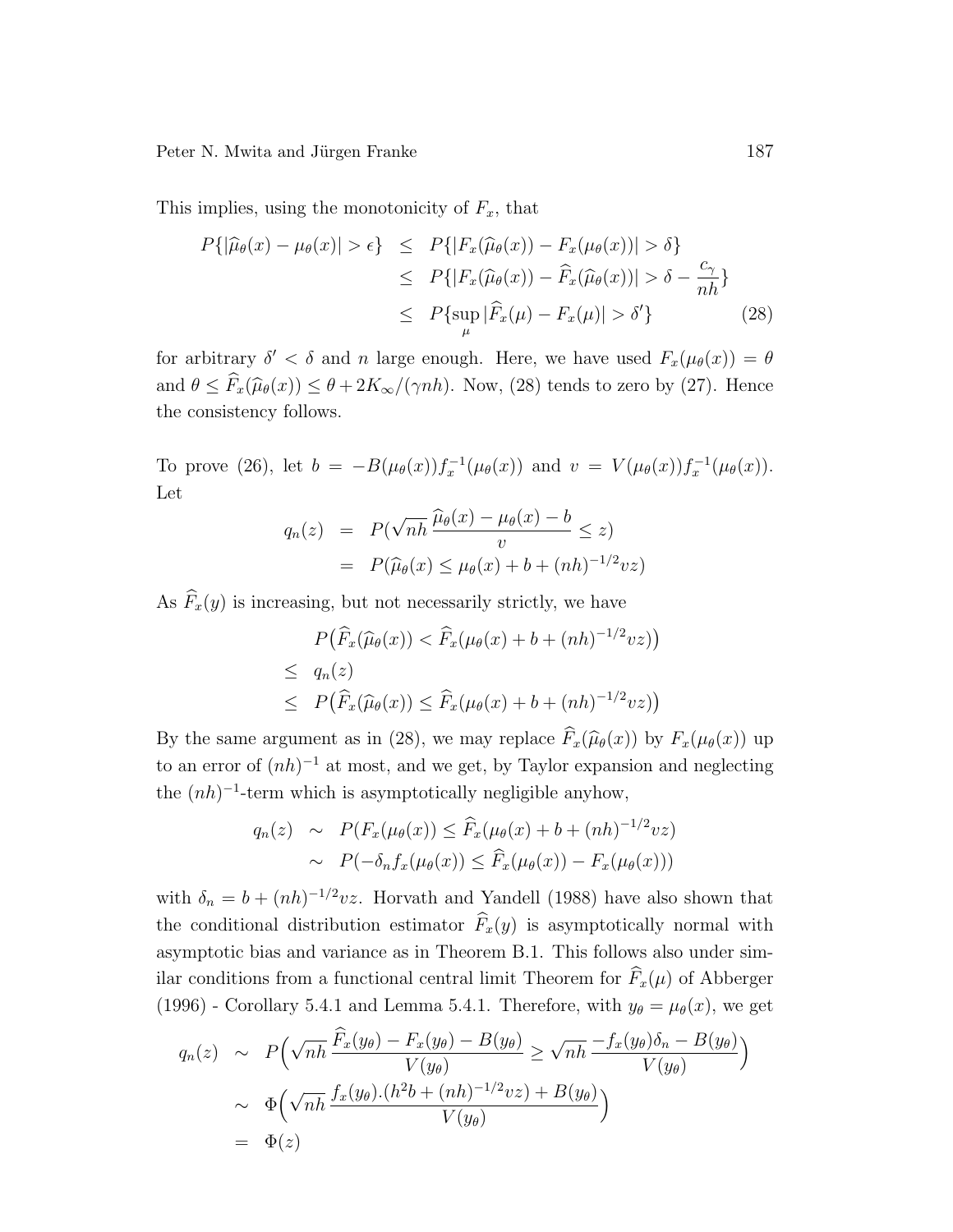by our choice of b and v and our condition on the rate of h. This proves the Theorem.  $\Box$ 

The following Theorem gives the uniform convergence of  $\hat{\mu}_{\theta}(x)$ .

**Theorem B.3.** Assume (A1), (A2), (A3) (A6) and (A7) hold. Suppose  $h \to 0$ is a sequence of bandwidths such that  $\tilde{S}_n = nh(s_n \log n)^{-1} \to \infty$  for some  $s_n \to \infty$ . Let  $S_n = h^2 + \tilde{S}_n^{-\frac{1}{2}}$ . Then we have

$$
\sup_{x \in G} |\widehat{\mu}_{\theta}(x) - \mu_{\theta}(x)| = O(S_n) + O(\frac{1}{nh}) \quad a.s.
$$
\n(29)

The proofs of Theorem B.3 can be found in Franke and Mwita (2003). Usually,  $S_n$  will be much larger than  $(nh)^{-1}$ , and the rate of (29) will be  $O(S_n)$ . In particular, bias and variance are balanced and the mean-square error is asymptotically minimized.

### Proof of Theorem 3.1

For the prove of (16), we first split  $\hat{F}_x(\mu)$  into variance and bias terms

$$
\sqrt{nh}(\hat{F}_x(\mu) - F_x(\mu)) = \frac{\sqrt{nh}\hat{r}_{V,h}(x,\mu)}{\hat{p}_h(x,\mu)} + \frac{\sqrt{nh}\hat{r}_{B,h}(x)}{\hat{p}_h(x)}
$$

where

$$
\hat{r}_{V,h}(x,\mu) = \frac{1}{n} \sum_{t} K_h(x - X_t) (\mathbf{I}_{\{X_{t+1} \le \mu\}} - F_{X_t}(\mu))
$$
  

$$
\hat{r}_{B,h}(x,\mu) = \frac{1}{n} \sum_{t} K_h(x - X_t) (F_{X_t}(\mu) - F_x(\mu))
$$

Similarly, we decompose the bootstrap distribution estimate,  $\hat{F}_x^*(\mu)$  as

$$
\sqrt{nh}(\hat{F}_x^*(\mu) - \tilde{F}_x(\mu)) = \frac{\sqrt{nh}\hat{r}_{V,h}^*(x,\mu)}{\hat{p}_h^*(x)} + \frac{\sqrt{nh}\hat{r}_{B,h}^*(x,\mu)}{\hat{p}_h^*(x)}
$$

where

$$
\hat{r}_{V,h}^*(x,\mu) = \frac{1}{n} \sum_t K_h(x - X_t) (\mathbf{I}_{\{X_{t+1}^* \le \mu\}} - \tilde{F}_{X_t^*}(\mu))
$$
\n
$$
\hat{r}_{B,h}^*(x,\mu) = \frac{1}{n} \sum_t K_h(x - X_t) (\tilde{F}_{X_t^*}(\mu) - \tilde{F}_x(\mu))
$$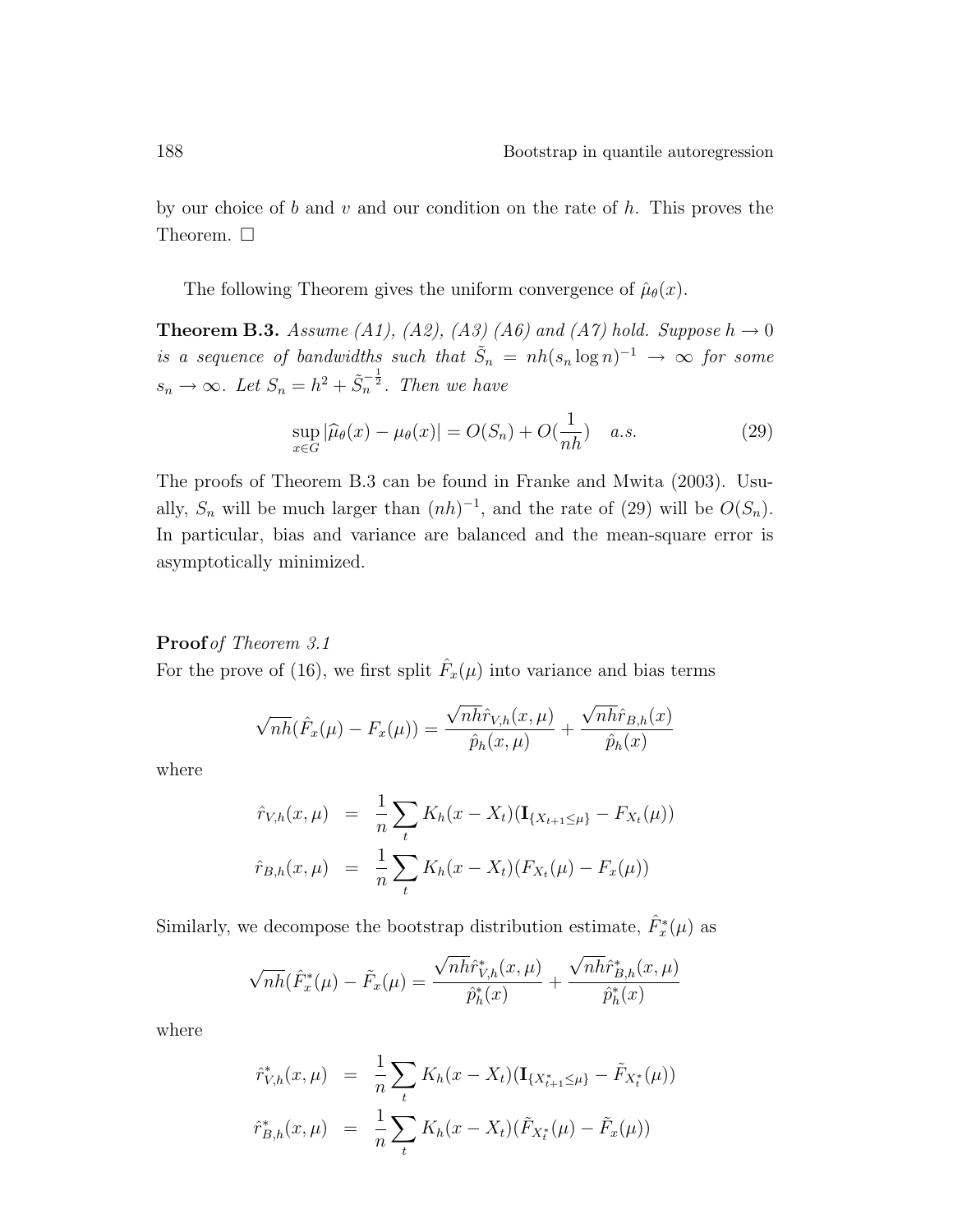We now compare random variables  $\hat{r}_{V,h}(x)$ ,  $\hat{r}_{B,h}(x)$  and  $\hat{p}_h(x)$  with  $\hat{r}_{V,h}^*(x)$ ,  $\hat{r}_{B,h}^*(x)$ and  $\hat{p}_h^*(x)$  and show that they have the same asymptotic behaviour.

**Lemma B.4.** Under assumptions  $(A1)-(A9)$ ,

$$
d_K[\ell(\sqrt{n\hat{h}r}_{V,h}(x,\mu)), N(0,\tau^2(x)] = o_p(1)
$$
  
\n
$$
d_K[\ell(\sqrt{n\hat{h}r}_{V,h}^*(x,\mu)), N(0,\tau^2(x)] = o_p(1)
$$
  
\nwhere  $\tau^2(x) = F_x(\mu)(1 - F_x(\mu))p(x) \int K^2(v)dv.$  (32)

### Proof of Lemma B.4

We will verify the assumptions of a version of the central limit Theorem for martingale difference arrays, Brown (1971), also used in Franke et al.(2002). That is

$$
E(\sqrt{n\hbar}\tilde{r}_{V,h}^*(x,\mu))^2 = \frac{h}{n}\sum_{t} E^*[K_h^2(x - X_t^*)(\eta_{t+1,\theta}^*)^2 | \mathbf{F}_t^*] \to_p \tau^2(x)
$$

where  $\eta_{t+1,\theta}^* = \mathbf{I}_{\{X_{t+1}^*\leq \mu\}} - \tilde{F}_{X_t^*}(\mu)$  and  $\mathbf{F}_t^* = \sigma(X_1^*, \dots, X_t^*)$ , and for all  $\epsilon > 0$ ,

$$
\frac{h}{n}\sum_{t} E^*[K_h^2(x - X_t^*)(\eta_{t+1,\theta}^*)^2 \mathbf{I}_{\{K_h^2(x - X_t^*)(\eta_{t+1,\theta}^*)^2 > \epsilon\}}|\mathbf{F}_t^*] \to_p 0
$$

Since  $K$  is bounded in the neighbourhood of  $x$ , we have

$$
\frac{1}{nh} \sum_{t} E^* [(\eta^*_{t+1,\theta})^2 \mathbf{I}_{\{(\eta^*_{t+1,\theta})^2 > K^2_{\infty} n h \epsilon\}} | \mathbf{F}_t^*]
$$
  
\n
$$
\leq n^{-1} (K^2_{\infty} \epsilon n h)^{-(\gamma_n - 2)/2} E^* (\mathbf{I}_{\{(\eta^*_{t+1,\theta})^2 \} \gamma n} = o_p(1)
$$

For (33), we have

$$
\frac{h}{n} \sum_{t} E^* [K_h^2 (x - X_t^*) (\eta_{t+1,\theta}^*)^2 | \mathbf{F}_t^*]
$$
\n
$$
= \frac{1}{nh} \sum_{t} \left( K^2 (\frac{x - X_t^*}{h}) (\tilde{F}_{X_t^*}(\mu) - \tilde{F}_{X_t^*}^2(\mu)) \right)
$$
\n
$$
- E^* [K^2 (\frac{x - X_t^*}{h}) (\tilde{F}_{X_t^*}(\mu) - \tilde{F}_{X_t^*}^2(\mu)) | \mathbf{F}_{t-1}^*] \right)
$$
\n
$$
+ \frac{1}{nh} \sum_{t} \int K^2 (\frac{x - \tilde{\mu}_{\theta}(X_{t-1}^*) - \tilde{\sigma}_{\theta} u}{h}) (\tilde{F}_{\tilde{\mu}_{\theta}(X_{t-1}^*) + \sigma_{\theta} u}(\mu))
$$
\n
$$
- \tilde{F}_{\tilde{\mu}_{\theta}(X_{t-1}^*) + \sigma_{\theta} u}(\mu)^2) \tilde{P}_{\xi_{\theta}}(du)
$$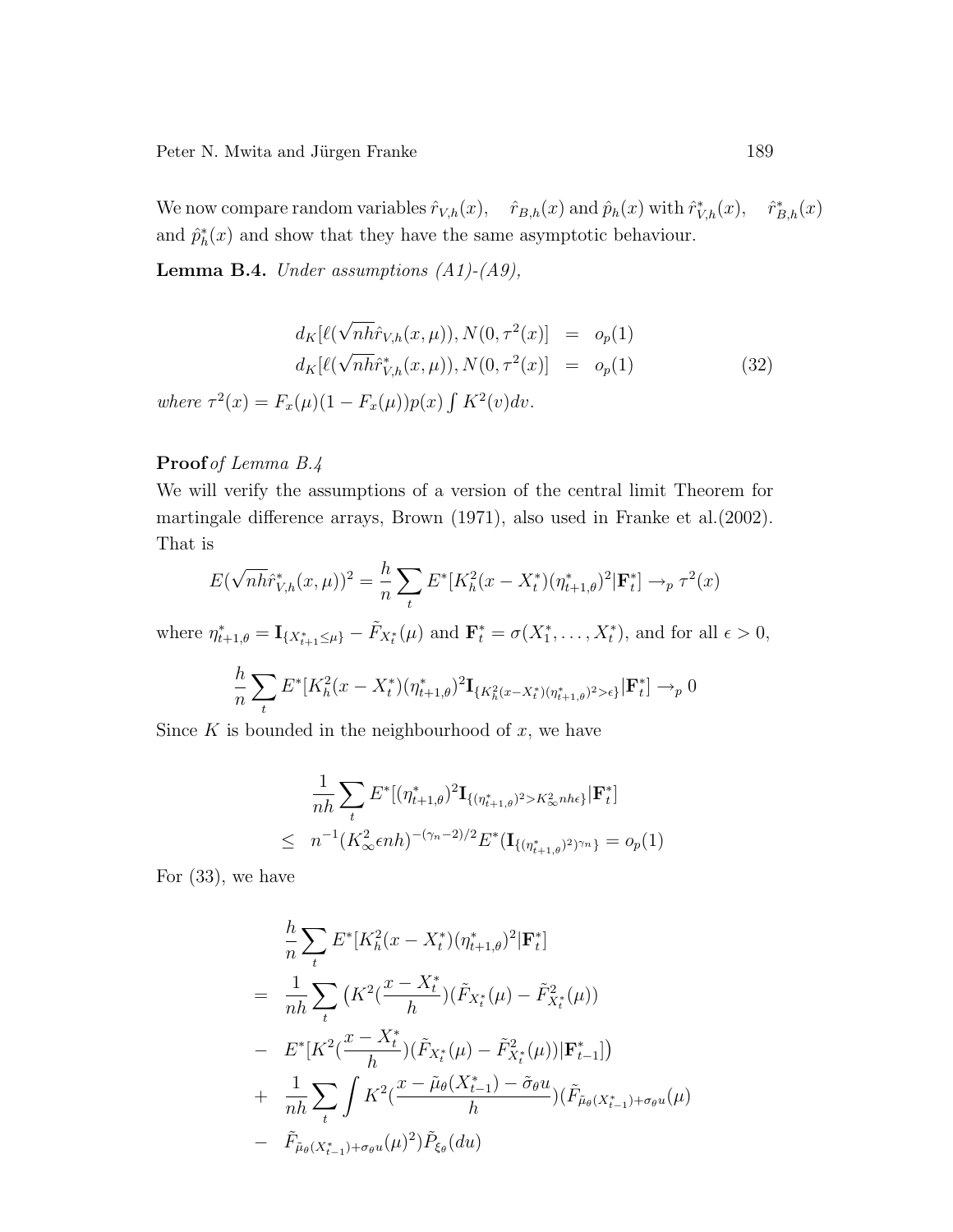Note that because K and  $F_{X_t^*}(\mu)$  are bounded, the first summand is of order  $O_p((nh)^{-2}) = o_p(1)$ . We only consider the second summand. Letting  $v =$  $-(x - \tilde{\mu}_{\theta}(X_t^*) - \tilde{\sigma}_{\theta}u)/h$ , the second summand is equal to

$$
\frac{1}{n}\sum_{t}\int_{[-1,1]}K^{2}(v)(\tilde{F}_{x+hv}(\mu)-\tilde{F}_{x+hv}^{2}(\mu))\tilde{p}_{\xi_{\theta}}\left(\frac{x-\tilde{\mu}_{\theta}(X_{t-1}^{*})}{\sigma_{\theta}}+\frac{hv}{\sigma_{\theta}}\right)\frac{1}{\sigma_{\theta}}dv
$$

 $\tilde{p}_{\xi_{\theta}}$  is bounded in absolute value by

$$
(|x| + \sup_{|x| \le \gamma_n} |\tilde{\mu}_{\theta}(x) - \mu_{\theta}(x)| + \sup_{|x| > \gamma_n} |\tilde{\mu}_{\theta}(x)| \sup_{|x| \le \gamma_n} |\mu_{\theta}(x)| + h)/\sigma_{\theta}
$$
 (36)

The fact that the time series  $X_1, \ldots, X_n$  is a realization of stationary process with *iid* innovations and by assumptions (A8), the order of the (36) is  $O_p(\gamma_n)$ . Since  $\sigma_{\theta}$  is constant, we can replace  $\tilde{p}_{\xi_{\theta}}$  by  $p_{\xi_{\theta}}$  and using uniform convergence of  $\tilde{F}_x$  to  $F_x$  on a compact set, see assumptions (A9), we obtain

$$
\frac{1}{n}\sum_{t}\int K^{2}(v)(F_{x+hv}(\mu)-F_{x+hv}^{2}(\mu))p_{\xi_{\theta}}\left(\frac{x-\tilde{\mu}_{\theta}(X_{t-1}^{*})}{\sigma_{\theta}}+\frac{hv}{\sigma_{\theta}}\right)\frac{1}{\sigma_{\theta}}dv+o_{p}(1).
$$
\n(37)

Assume that  $F_x$  and  $p_{\xi_\theta}$  have bounded derivatives and that  $\sigma_\theta > 0$ , then expression (37) is the equal to

$$
\int K^2(v)dv(F_x(\mu) - F_x^2(\mu))\frac{1}{n}\sum_t p_{\xi_\theta}\left(\frac{x-\tilde{\mu}_\theta(X_{t+1}^*)}{\sigma_\theta}\right)\frac{1}{\sigma_\theta}dv + o_p(1).
$$

We now have to show that

$$
\frac{1}{n}\sum_{t}p_{\xi_{\theta}}\left(\frac{x-\tilde{\mu}_{\theta}(X_{t-1}^{*})}{\sigma_{\theta}}\right)\frac{1}{\sigma_{\theta}} = \frac{1}{n}\sum_{t}p_{\xi_{\theta}}\left(\frac{x-\mu_{\theta}(\tilde{X}_{t-1})}{\sigma_{\theta}}\right)\frac{1}{\sigma_{\theta}} + o_{p}(1) \tag{39}
$$
\n
$$
\frac{1}{n}\sum_{t}p_{\xi_{\theta}}\left(\frac{x-\mu_{\theta}(\tilde{X}_{t-1})}{\sigma_{\theta}}\right)\frac{1}{\sigma_{\theta}} = p(x) + o_{p}(1) \tag{40}
$$

Note that  $\{\tilde{X}_t\}$  is a process with conditional distribution equal to unconditional distribution of  $\{X_t\}$  and the expected value of the left-hand side of (40) equals to  $p(x)$ . Hence (40) follows from the ergodicity of the process  $\{X_t\}$ . To show (39), we have by splitting,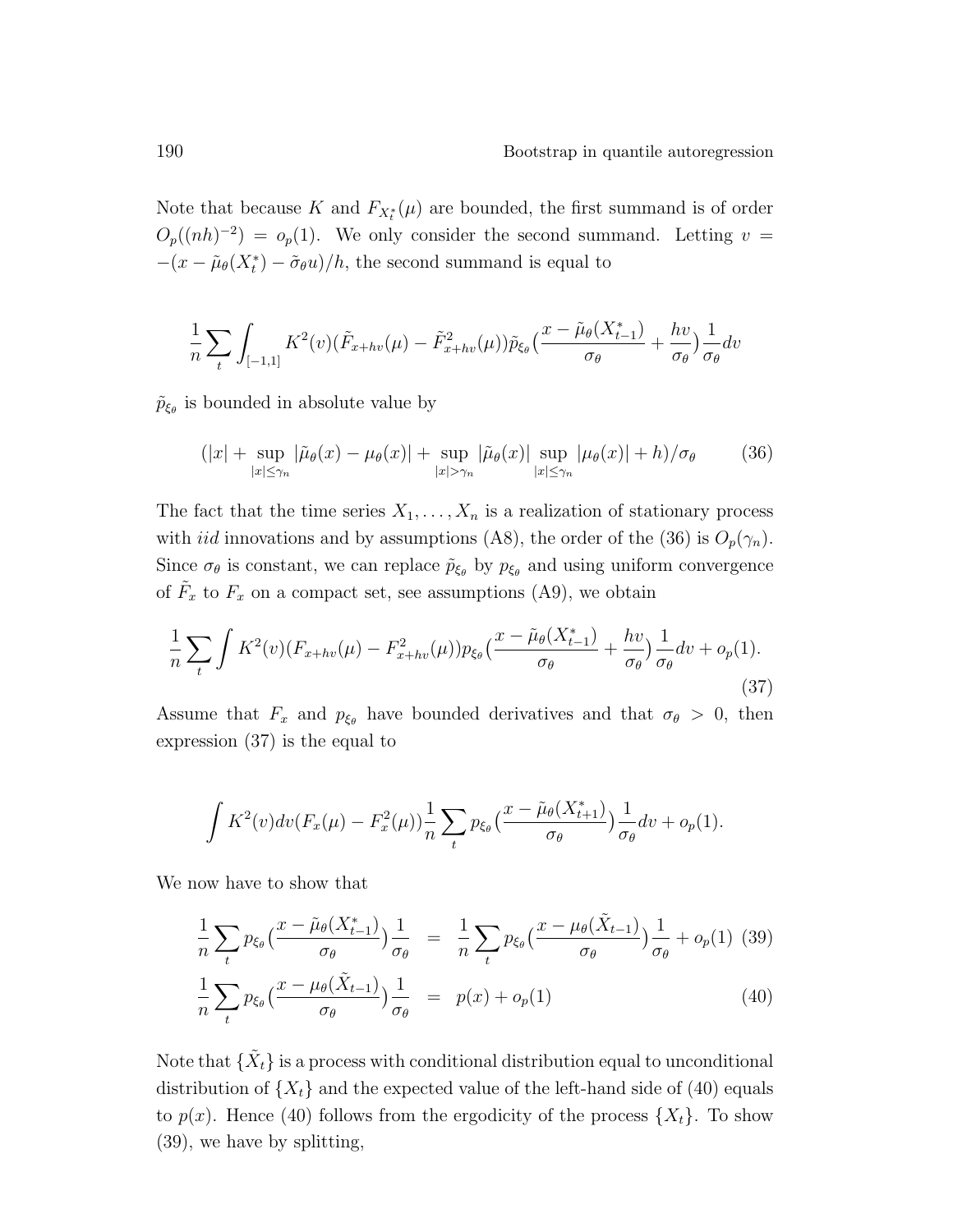$$
\frac{1}{n} \sum_{t} \frac{1}{\sigma_{\theta}} p_{\xi_{\theta}} \left( \frac{x - \tilde{\mu}_{\theta}(X_{t-1}^{*})}{\sigma_{\theta}} \right) \mathbf{I}_{\{|X_{t-1}^{*}| > \gamma_{n}\}} = o_{p}(1)
$$
\n(41)

$$
\frac{1}{n}\sum_{t}\left\{\frac{1}{\sigma_{\theta}}p_{\xi_{\theta}}\left(\frac{x-\tilde{\mu}_{\theta}(X_{t-1}^{*})}{\sigma_{\theta}}\right)-\frac{1}{\sigma_{\theta}}p_{\xi_{\theta}}\left(\frac{x-\mu_{\theta}(X_{t-1}^{*})}{\sigma_{\theta}}\right)\right\}\mathbf{I}_{\{|X_{t-1}^{*}|\leq\gamma_{n}\}}\tag{42}
$$

$$
\frac{1}{n}\sum_{t}\frac{1}{\sigma_{\theta}}p_{\xi_{\theta}}\left(\frac{x-\mu_{\theta}(X_{t-1}^{*})}{\sigma_{\theta}}\right)\mathbf{I}_{\{|X_{t-1}^{*}|>\gamma_{n}\}}=o_{p}(1)
$$
\n(43)

$$
\frac{1}{n}\sum_{t} \left| \frac{1}{\sigma_{\theta}} p_{\xi_{\theta}} \left( \frac{x - \tilde{\mu}_{\theta}(X_{t-1}^{*})}{\sigma_{\theta}} \right) - \frac{1}{\sigma_{\theta}} p_{\xi_{\theta}} \left( \frac{x - \mu_{\theta}(\tilde{X}_{t-1})}{\sigma_{\theta}} \right) \right|
$$
\n
$$
= O\left(\frac{1}{n}\sum_{t} |X_{t-1}^{*} - \tilde{X}_{t-1}| \right) \tag{44}
$$

Because of the boundness of  $p_{\xi}$  and the fact that  $\sigma_{\theta} < \infty$ , then the left-hand side of (41) is bounded by  $\frac{1}{n} \sum_{t} \mathbf{I}_{\{|X_{t-1}^*| > \gamma_n\}} O_p(1)$ , which is  $o_p(1)$  by Lemma B.1. Likewise (43) follows from Lemma B.1 and the boundedness of  $p_{\xi_{\theta}}$  and  $\sigma_{\theta}^{-1}$  $_\theta^{-1}.$ Claim (42) follows from the boundedness of  $p_{\xi_{\theta}}$  and  $p_{\xi}$  $\zeta_{\theta}$  and from the fact that  $\tilde{\mu}_{\theta}$  converges uniformly on  $[-\gamma_{n,\theta-1}, \gamma_{n,\theta}]$ . For the proof of (44), note that from the stationarity of the process, the boundedness of  $p'_{\ell}$  $\zeta_{\theta}$  and  $\sigma_{\theta}^{-1}$  $_{\theta}^{-1}$  and assumptions in (A2)(ii), the function  $\sigma_{\theta}^{-1}$  $\int_{\theta}^{-1} p_{\xi_{\theta}}(x - \mu_{\theta}(x)) / \sigma_{\theta}(x)$  is Lipschitz continuous.Therefore claim (39) follows from Lemma B.3. This completes the proof of (32).

The following Lemma shows that the bootstrap density estimator converges to the true stationary density in probability.

**Lemma B.5.** Under assumptions  $(A1)$ - $(A9)$ ,

$$
\hat{p}_h(x) \rightarrow p(x) \text{ in probability}
$$
\n
$$
\hat{p}_h^*(x) \rightarrow p(x) \text{ in probability}
$$

Proof of Lemma B.5

The prove of Lemma B.5 can be found in Franke et al  $(2002)$ .  $\Box$ 

**Lemma B.6.** Under assumptions  $(A1)$ - $(A9)$ ,

√  $nh\hat{r}_{B,h}(x,\mu) \rightarrow b(x)$  in probability (45)

$$
\sqrt{n h} \hat{r}_{B,h}^*(x,\mu) \rightarrow b(x) \quad \text{in probability} \tag{46}
$$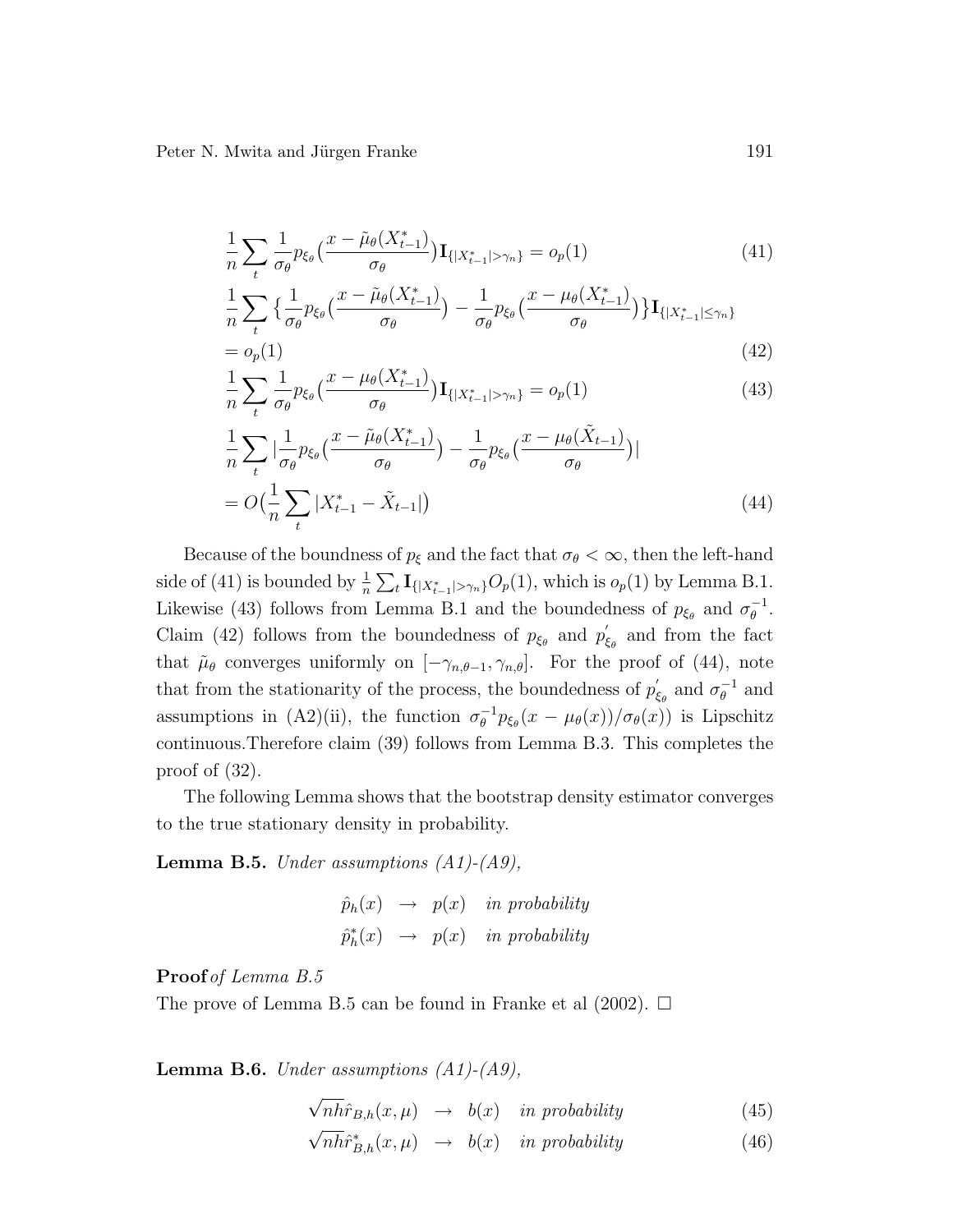192 Bootstrap in quantile autoregression

where 
$$
b(x) = \sqrt{nh^5} \int v^2 K(v) dv[p'(x) F_x^{10}(\mu) + \frac{1}{2}p(x) F_x^{20}(u)].
$$

### Proof of Lemma B.6

The proof of (46) is given. Similar lines can be used for (45). Now,

$$
\sqrt{n\hbar}\tilde{r}_{B,h}^*(x,\mu) = \sqrt{\frac{h}{n}} \sum_{t} K_h(x - X_t^*)(\tilde{F}_{X_t^*}(\mu) - \tilde{F}_x(\mu)).
$$

The Taylor expansion about  $x$  gives

$$
\sqrt{n} \hat{h}^*_{B,h}(x) = \sqrt{\frac{h}{n}} \sum_t K_h(x - X_t^*)(X_t^* - x) \tilde{F}_x^{10}(\mu)
$$
  
+ 
$$
\frac{1}{2} \sqrt{\frac{h}{n}} \sum_t K_h(x - X_t^*)(X_t^* - x)^2 F_{\hat{X}_t}^{20}(\mu).
$$
 (48)

Here,  $\hat{X}_t$  denotes a suitable value between x and  $X_t^*$ . We will show that

$$
\sqrt{\frac{h}{n}} \sum_{t} E^*[K_h(x - X_t^*)(X_t^* - x) | \mathbf{F}_{t-1}^*] \rightarrow Bp'(x) \int v^2 K(v) dv \quad (49)
$$

$$
\sqrt{\frac{h}{n}} \sum_{t}^{t} E^*[K_h(x - X_t^*)(X_t^* - x)^2 | \mathbf{F}_{t-1}^*] \rightarrow Bp(x) \int v^2 K(v) dv \quad (50)
$$

and then (46) will follow from the convergence of  $\tilde{F}_x^{10}$  and  $\tilde{F}_x^{20}$ , see assumption (A9), and from the fact that the conditional variance of both terms on the right-hand side of (48) are of order  $o_p(1)$ .

Now, we can express (49) as

$$
\sqrt{\frac{h}{n}} \sum_{t} E^*[K_h(x - X_t^*)(X_t^* - x) | \mathbf{F}_{t-1}^*]
$$
\n
$$
= \sqrt{\frac{h}{n}} \sum_{t} \int \frac{1}{h} K(\frac{x - \tilde{\mu}_{\theta}(X_{t-1}^*) - \sigma_{\theta} u}{h}) (\tilde{\mu}_{\theta}(X_{t-1}^*) + \sigma_{\theta} u - x) \tilde{P}_{\xi_{\theta}}(du)
$$
\n
$$
= \sqrt{\frac{h^3}{n}} \sum_{t} \int v K(v) \tilde{p}_{\xi_{\theta}}(\frac{x - \tilde{\mu}_{\theta}(X_{t-1}^*) + vh}{\sigma_{\theta}}) \frac{1}{\sigma_{\theta}} dv
$$

A Taylor expansion for  $\tilde{p}_{\xi_{\theta}}$  yiels

$$
\sqrt{\frac{h^5}{n}} \sum_t \int v^2 K(v) \tilde{p}'_{\xi}(\hat{Z}_t^*) \frac{1}{\sigma_\theta} dv + o_p(1)
$$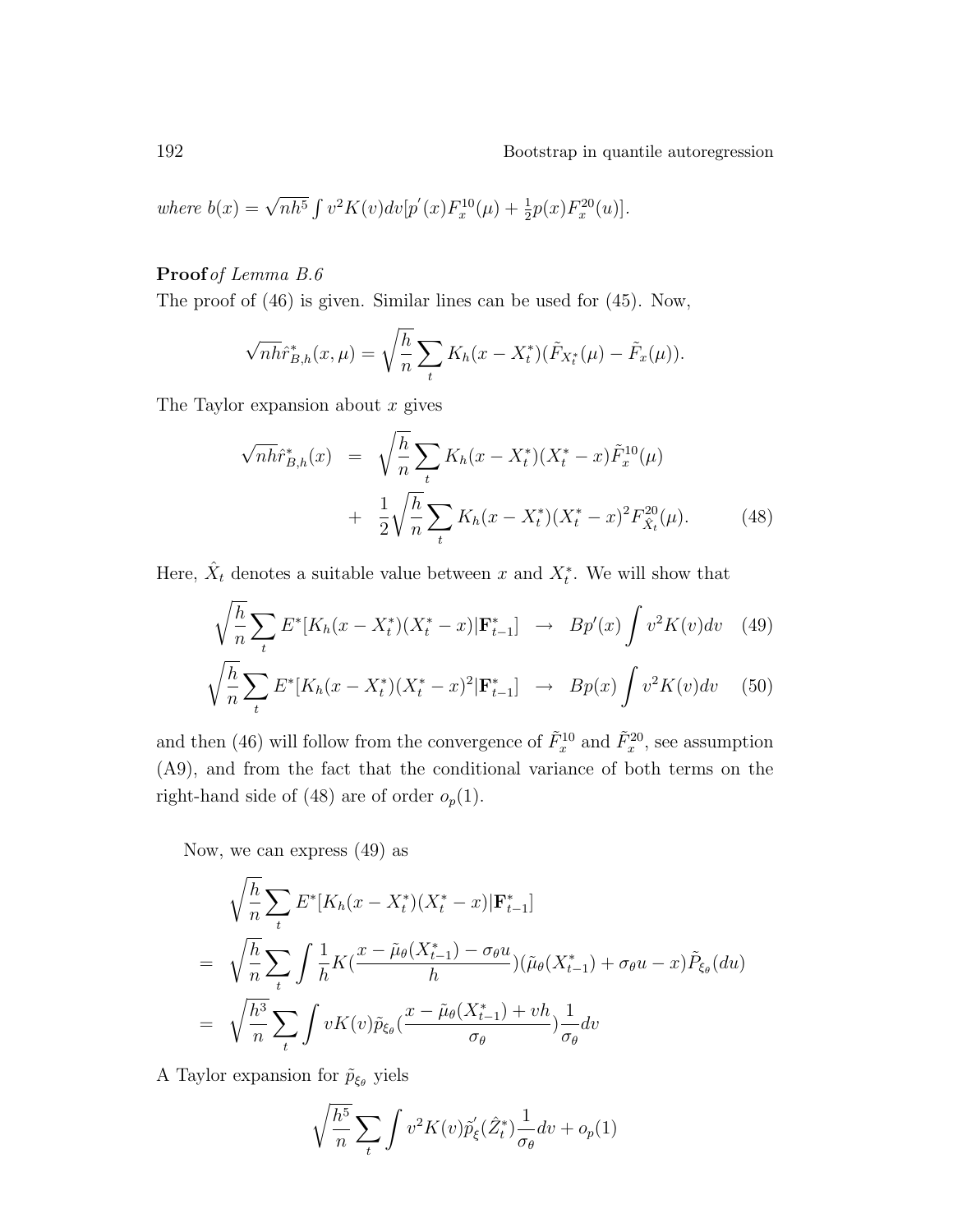where  $\hat{Z}_t^*$  is a suitable value between  $(x - \tilde{\mu}_\theta(X_{t-1}^*))/\sigma_\theta$  and  $(x - \tilde{\mu}_\theta(X_{t-1}^*)$  +  $hv)/\sigma_{\theta}$  as argument of  $\tilde{p}'_g$  $\zeta_{\epsilon_{\theta}}$ . From Lemma B.5,  $\tilde{p}_{\xi_{\theta}}$  converges uniformly to  $p_{\xi_{\theta}}$ for all  $C > 0$  (see (A9)), and since  $p''_{\epsilon}$  $\int_{\xi_{\theta}}^{\theta}(x)$  is bounded, the left hand-side of (49) is asymptotically equal to

$$
\sqrt{nh^5} \int v^2 K(v) dv \frac{1}{n} \sum_t p'_{\xi_\theta} \left( \frac{x - \tilde{\mu}_\theta(X^*_{t-1})}{\sigma_\theta} \right) \frac{1}{\sigma_\theta}
$$

and the left hand side of (50) is asymptotically equal

$$
\sqrt{nh^5} \int v^2 K(v) dv \frac{1}{n} \sum_t p_{\xi_\theta} \left( \frac{x - \tilde{\mu}_\theta(X_{t-1}^*)}{\sigma_\theta} \right) \frac{1}{\sigma_\theta}.
$$

Similar arguments, to those of claim (39) and (40) are then used to complete the proof.

To show (17), we mainly use Taylor expansion. Now from Lemmas B.4 and B.5, the variance is

$$
E(\sqrt{nh}(\hat{F}_x^*(\mu) - \tilde{F}_x(\mu))^2 \to_p \frac{F_x(\mu)(1 - F_x(\mu))\sigma_K^2}{p(x)}
$$

Setting  $\mu = \hat{\mu}_{\theta}^*(x)$ , and expanding the left side, we get

$$
E(\sqrt{nh}(\hat{\mu}_{\theta}^*(x) - \tilde{\mu}_{\theta}(x))(\tilde{F}_x^{01}(\tilde{\mu}_{\theta}(x)))^2 \rightarrow_p \frac{\theta(1-\theta)\sigma_K^2}{p(x)}
$$

where terms small in probability have been ommited. By assumption (A9) and uniform convergence of  $\hat{\mu}_{\theta}(x)$  to  $\mu_{\theta}(x)$ , in Theorem B.3, we get  $\tilde{f}_x(\tilde{\mu}_{\theta}(x)) \rightarrow_p$  $f_x(\mu_\theta(x))$  and

$$
E(\sqrt{nh}(\hat{\mu}_{\theta}^*(x) - \tilde{\mu}_{\theta}(x))^2 \to_p \frac{\theta(1-\theta)\sigma_K^2}{p(x)f_x^2(\mu_{\theta}(x))}
$$

From Lemmas B.5 and B.6, we have the bias is

$$
E\sqrt{nh}(\hat{F}_x^*(\mu) - \tilde{F}_x(\mu))
$$
  
\n
$$
\rightarrow_p \frac{\sqrt{nh^5}\mu_K^2}{p(x)}[p'(x)F_x^{10}(\mu) + \frac{1}{2}p(x)F_x^{20}(\mu)]
$$

Again, setting  $\mu = \hat{\mu}_{\theta}^{*}(x)$ , we get

$$
-E\sqrt{nh}(\hat{\mu}_{\theta}^{*}(x) - \tilde{\mu}_{\theta}(x))\tilde{F}_{x}^{01}(\tilde{\mu}_{\theta}(x)) - \sqrt{nh}(\hat{\mu}_{\theta}^{*}(x) - \tilde{\mu}_{\theta}(x))^{2}\tilde{F}_{x}^{02}(\tilde{\mu}_{\theta}(x)))
$$
  

$$
\rightarrow_{p} \frac{\sqrt{nh^{5}}\mu_{K}^{2}}{p(x)}[p'(x)F_{x}^{10}(\mu_{\theta}(x)) + \frac{1}{2}p(x)F_{x}^{20}(\mu_{\theta}(x))]
$$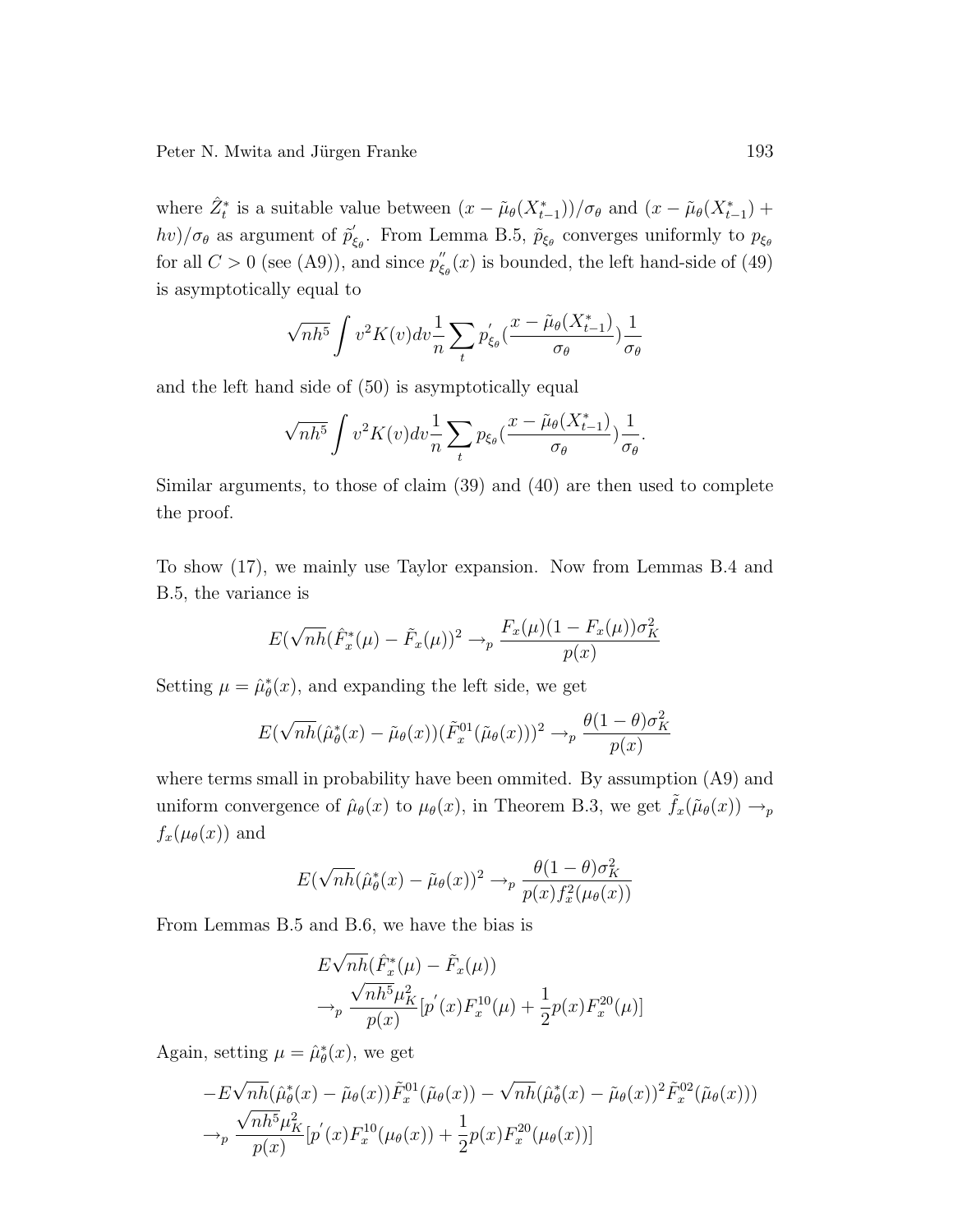Hence, by assumption (A9) on convergence of  $\tilde{F}_x$  and uniform convergence of  $\tilde{\mu}_{\theta}(x)$ , we get

$$
\sqrt{nh}(\hat{\mu}_{\theta}^{*}(x) - \tilde{\mu}_{\theta}(x))
$$
  
\n
$$
\rightarrow_{p} -\frac{\sqrt{nh^{5}}\mu_{K}^{2}}{f_{x}(\mu_{\theta}(x))p(x)}[p^{'}(x)F_{x}^{10}(\mu_{\theta}(x)) + \frac{1}{2}p(x)F_{x}^{20}(\mu_{\theta}(x))]
$$

where again, terms of smaller order in probability have been left out. This completes the proof of Theorem 3.1.  $\Box$ 

ACKNOWLEDGEMENTS. During this research, the first author has been working on a grant of Deutscher Akademischer Austauschdienst (DAAD).

### References

- [1] K. Abberger, Nichtparametrische Schaetzung bedingter Quantile in Zeitreihen - Mit Anwendung auf Financemarketdaten, Hartung-Gore Verlag, Konstanz, 1996.
- [2] P.J. Bickel and D. A. Freedman, Some asymptotic theory for the bootstrap, Ann. Statist., 9, (1981), 1196-1217.
- [3] B.M. Brown, Martingale Central Limit Theorems, Ann. Math. Statist., 42, (1971), 59-66.
- [4] J. Diebold and D. Guegan, Probabilistic Properties of the General Nonlinear Markovian Process of Order One and Applications to Time Series *Modelling*, Rapport Technique de L. S. T. A., 125, Université Paris XIII, 1990.
- [5] P. Doukhan, Mixing: Properties and Examples, Lecture notes in Statistics, Springer-Verlag, New-York, 1995.
- [6] J. Franke, J-P Kreiss and E. Mammen, Bootstrap of Kernel Smoothing in Nonlinear Time Series,  $Bernoulli$ ,  $8(1)$ ,  $(2002)$ , 1-37.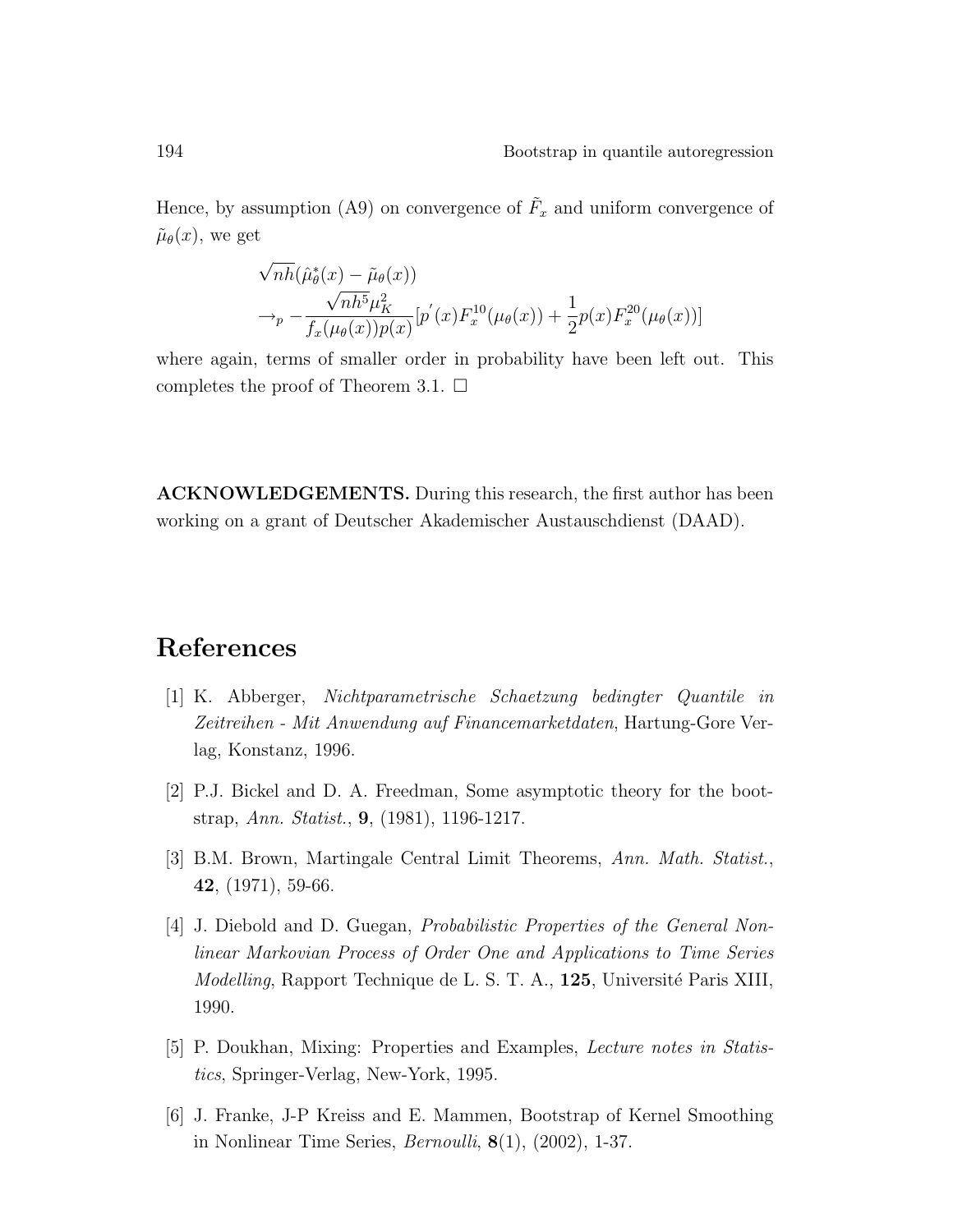- [7] J. Franke and P. Mwita, Nonparametric Estimates for Conditional Quantiles of time series, Technical Report in Wirtschaft Mathematik, 87, University of Kaiserslautern, 2003.
- [8] J. Franke and M. Wendel, A Bootstrap Approach for Nonlinear Autoregression– Some Preliminary Results. In: Jäckel, K.–H., Rothe, G. and Sendler, W. eds: Bootstrapping and Related Techniques. Lecture Notes in Economics and Mathematical System, 376, Springer, Berlin– Heidelberg–New York, 1992.
- [9] P. Hall, R. Wolff and Q. Yao, Methods for estimating a conditional distribution function, Journal of the American Statistical Association, 94, (1999), 154-163.
- [10] L. Horvath and B. Yandell, Asymptotics of conditional empirical processes, Journal of Multivariate Analysis, 26, (1988), 184-206.
- [11] I. A. Ibragimov and Y. V. Linnik, Independent and Stationary Sequences of Random Variables, Wolters-Noordhoff Publishing, Groningen, 1971. With a supplimentary chapter by I. A. Ibragimov and V. V. Petror, Translation from the Rassian edited by J.F.C. Kingman
- [12] R. Koenker and G. Bassett, Regression quantiles, Econometrica, 46, (1978), 33-50.
- [13] E. Kreutzberger, *Bootstrap für Nichtlinear*  $AR(1)$ *–Prozesse*, Thesis, University of Kaiserslautern, Germany, 1993.
- [14] Y.S. Rama Krishnaiah, On the Glivenko-Cantelli Theorem for generalized empirical processes based on strong mixing sequences, Stat. Probab. Letter,  $10(5)$ ,  $(1990)$ ,  $439-447$ .
- [15] P. Mwita, Semiparametric estimation of conditional quantiles for time series with applications in finance PhD Thesis University of Kaiserslautern, 2003.
- [16] E.A. Nadaraya, On estimating regression, Theory of Probab. and its Applications, 9, (1964), 141-142.